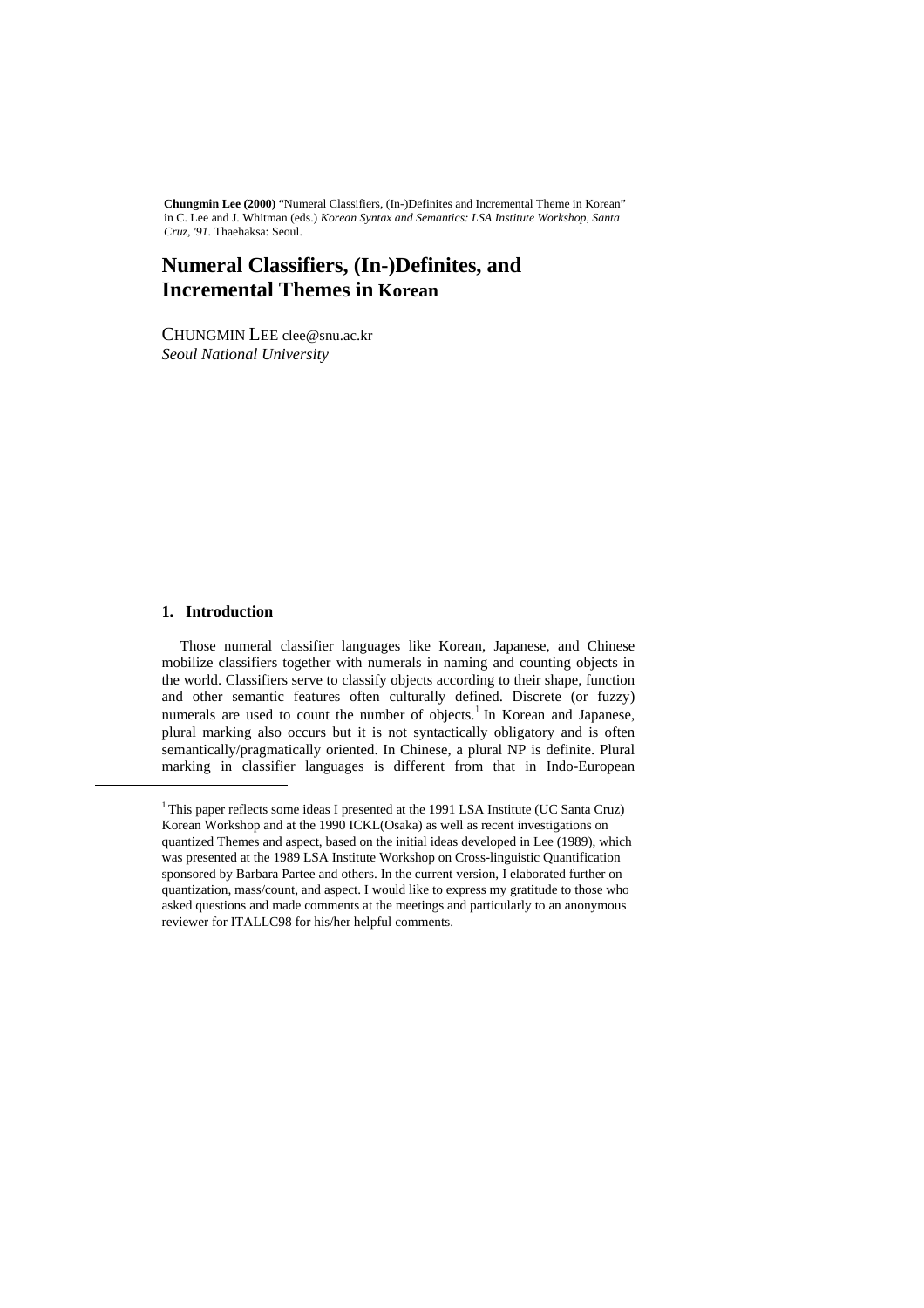languages. It is not a simple matter of distinguishing between singular and plural. The numeral classifier construction is analogous to the numeral measure unit construction in Indo-European languages.

 This paper is concerned with characterizing the numeral classifier construction in Korean (in Japanese, and in Chinese, where relevant) in connection with Incremental Theme effects particularly on object arguments, as well as specificity/scope, count/mass, bare common nouns and implicature effects. Particularly, we are interested in showing how Incremental (Dowty 1991) or quantized (Krifka 1987, 1992, 1997) Theme is achieved by means of numeral classifiers, which can be syntactically indefinite, and how it is correlated with telicity in aspect, a salient feature of event structure.

 Children acquire the construction a few months after age two, even though they utter some general classifier (*kae* 'small object' in Korean and analogous classifiers in other languages) more often than other specific classifiers before they become accustomed and sensitive to different kinds of classifiers. This early occurrence indicates the importance and salience of the construction in cognitive and linguistic development. Even babies are understood to be born with a number line in the brain that allows them to grasp small numbers, up to three or four.

#### **2. Indefiniteness/Definiteness and Incremental Theme**

#### **2.1 Indefinite Article, Mass/Count, Incremental Theme and Aspect**

 In English, indefiniteness is represented typically by bare plurals/mass nouns. The indefinite article, on the other hand, has two faces. First, it is used to denote quantization or Incremental Theme event with change of state (creation/consumption) verbs, as follows:

- (1) Mary ate apples for thirty minutes. ('durative')
- (2) Bill ate an apple in five minutes. ('perfective')
- (3) Sue drank a glass of wine in five minutes. ('perfective')

In (1), the object is indefinite and non-quantized as a bare plural or mass, thus constituting an activity, combined with the verb. Therefore, the event description is modified by durative time adverbial expressions such as 'for thirty minutes.' On the other hand, the object 'an apple' in (2) is syntactically indefinite but, together with a verb of state change such as *eat* and *build*, semantically constitutes a quantized or incremental theme and makes a big difference in aspect. It denotes one whole apple, i.e., number plus atomic individual. It must be noted that the indefinite article *a* here has the reading of number 'one.' It is an Incremental Theme (Dowty 1991), a quantized Theme (Krifka 1987, 1989, 1997), or a 'measured out' Theme (Tenny 1994). The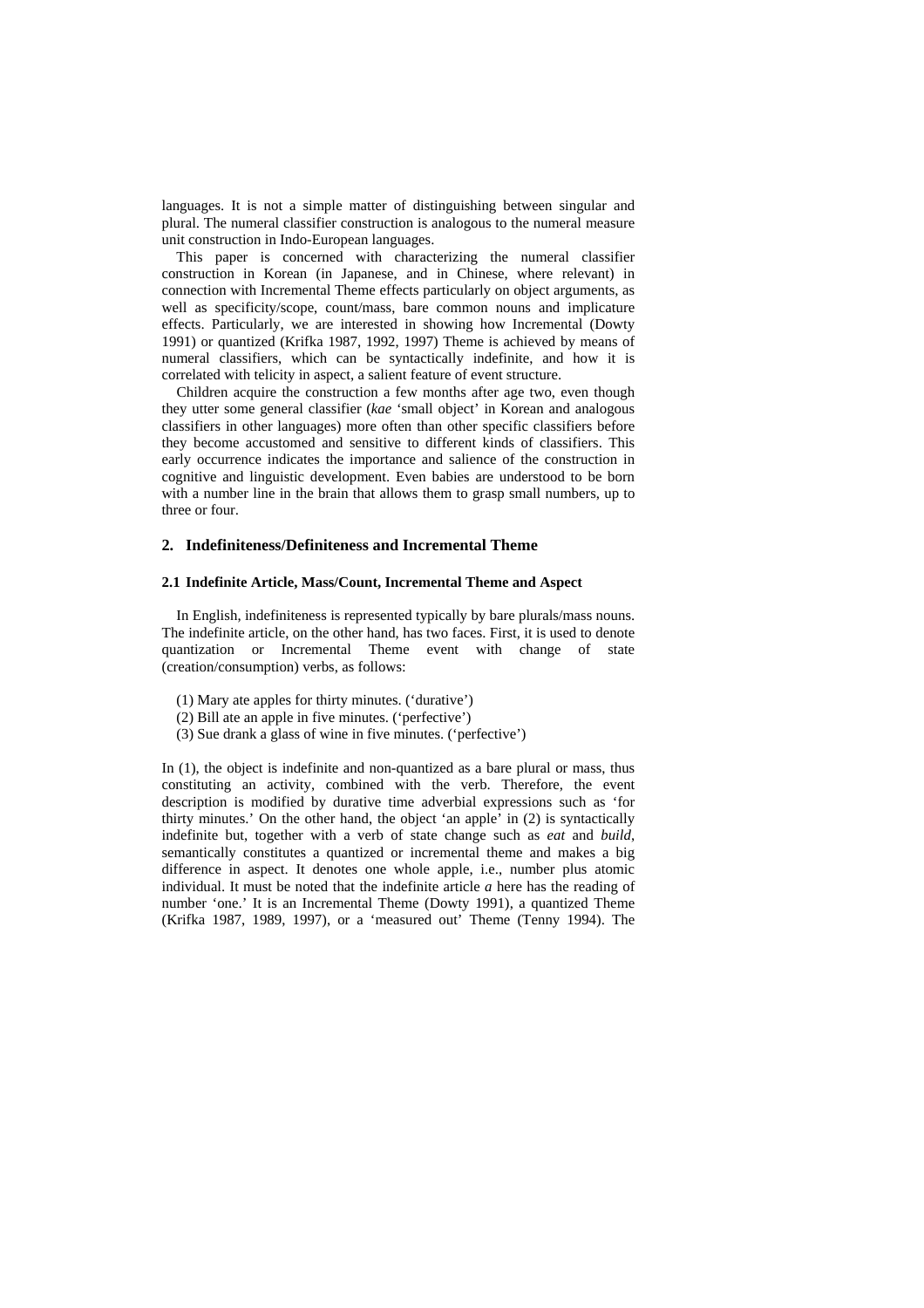activity of 'eating apples' may also be claimed to have been 'measured' in a sense even in (1) by means of 'for thirty minutes'; the event has the beginning and can have the end (or beginnings and ends if we view the situation as 'eating apple after apple' in subevents), but the terminal point is not duly or eventinternally represented, i.e. the event is protracted and non-telic. The 'measurement' of duration involved here is simply external. And the event is not guaranteed to have come to an end in (1) and even when it came to an end, it is not clearly and naturally bounded in correlation with the consumption of individual apples. The last apple could be just a slice in (1). The duration expression 'for ---' (or *tongan* in Korean), compatible with activities, has to do with the notion of 'continuate,' which is in turn claimed to have an affinity with 'mass' (Hirtle 1982). When the predicate is telic in its semantic nature, as in (2) through (3), it involves a homomorphism from its Theme argument denotations into a domain of events. The changing state of parts of the apple and their partwhole relationships is mapped in the parts of the event of eating it and its partwhole relationships (Dowty 1991). If it is likewise quantized, with numeral expressions or definite descriptions, with full individuations, then no proper subevents (of eating subparts of an apple) of an event of eating an apple can be described by the same sentence that includes 'an apple' or other quantized Theme expressions like 'three apples' and 'the apple.' Observe an instance of definite description.

(4) Mary ate the apple/the apples/the two apples in three minutes.

The definite article 'the' has the 'unique being' presupposition and is already quantized as 'only one.' In the case of definite plural, the same mass algebra as done by means of a maximality operator ι applied to any common noun (or predicate) to denote the greatest aggregate of the common noun, whether plural or mass, can be employed. So, the maximal set in the given context as a whole is also quantized and the number or individuation of its members does not particularly matter even in the case of count nouns. Similarly, 'a glass of wine' is quantized by a measure function applied to mass. In contrast, 'apples' and 'wine' are not quantized and are both mass. The bare nominal 'apples' is also treated as mass (cumulative)(or kind) in contexts like 'three pounds of APPLES,' even though quantization has been achieved by a quantization function applied to the mass (weight) of apples to yield 'three pounds.' Although I am basically in line with Link (1983) and Chierchia (1998), I adopt neither the mass/count dichotomy by the former nor the count-driven approach by the latter. My approach is mass/kind-driven, even though I take important counting and quantization in particular.

 On the other hand, the indefinite article cannot be used for quantization in a situation where an indefinite NP plus a light verb constitutes an activity. Consider the following: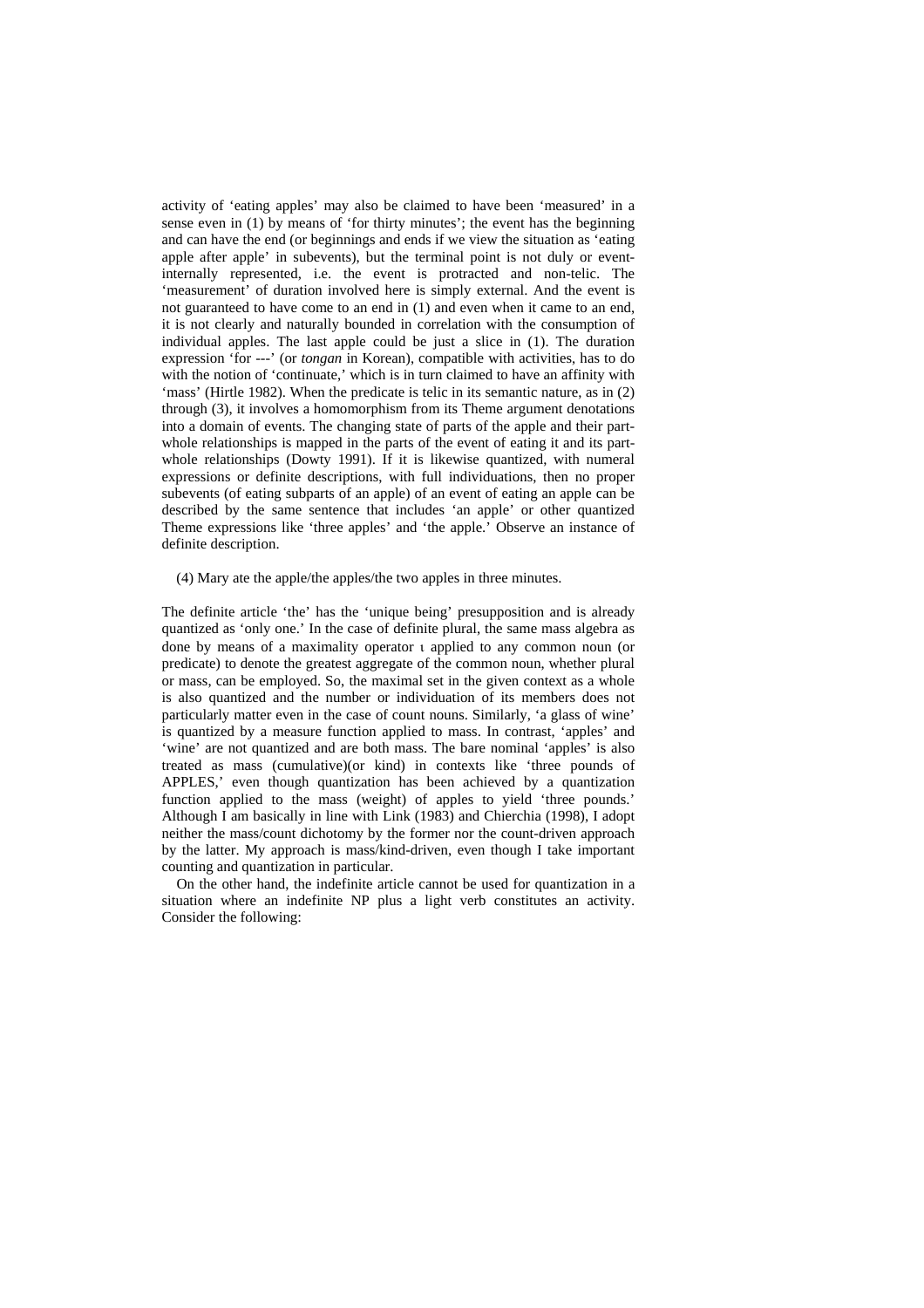(5) I took a walk for thirty minutes.

In (5), 'take a walk' as a whole is an activity (cumulative) and the indefinite article 'a' is not used for quantization in this context, and, therefore, can be modified by a durative time adverbial ('for thirty minutes').

 Still another important kind of predicates that do not take a quantized object argument, though with an indefinite article, numerals, or definite article, includes verbs such as 'push' and its Korean equivalent *mil-*, as shown in the following examples:

(6) a. Mary pushed a/two cart(s) for/\*in ten minutes. b. Mary-nun kaht han/two tae -rul sip pun tongan/\*man-e mil-oss-ta Top cart one/two Cl Acc 10 mnts for in pushed 'Mary pushed a/two cart(s) for/\*in ten minutes.'

In the act of 'Pushing,' the agent's initial exertion of force counts but the object's change (of state or of location to a terminal point) in its event structure is not designed. Therefore, location change to a terminal point must be expressed by means of '(pushed a cart) to the car,' to be associated with 'in ten minutes.'

 The range of verbs involving alternations between Locative and 'Derived' Theme such as *load* and *paint* show a clear contrast in quantization. Observe:

(7) \*Mary loaded hay onto two trucks in an hour.

(8) Mary loaded two trucks with hay in/for an hour.

(9) Mary loaded two tons of hay onto the truck in $/222$  for an hour.

As shown in (7), the numeral in the PP does not contribute to any quantization in the event involved; the object figure is mass and the Locative ground does not form a telic event with that object. The same numeral NP in the object position in (8), however, can constitute a quantized Theme (in the implicated sense of the trucks becoming 'full') and take the 'in' time-span PP. Devoid of this 'fullness' or global affectedness sense, the event remains as an activity and can be modified by the 'for' duration PP. Unlike (7), (9) has a numeral measure NP object figure and, together with the Goal location, it contributes to quantization. In Korean, on the other hand, the verb corresponding to 'load,' *sit-*, cannot have a derived Theme argument, thus only forming the frame of [object figure] + [Locative PP ground], constituting an activity, or alternatively, a quantized figure plus ground as an accomplishment just like (9).

 The Korean verb *chaewu-* 'fill' constitutes an accomplishment, with its quantized ground (underlyingly Goal-Locative) object and its Instrumental PP ('with water'), as in English. But unlike in English, it can constitute an activity,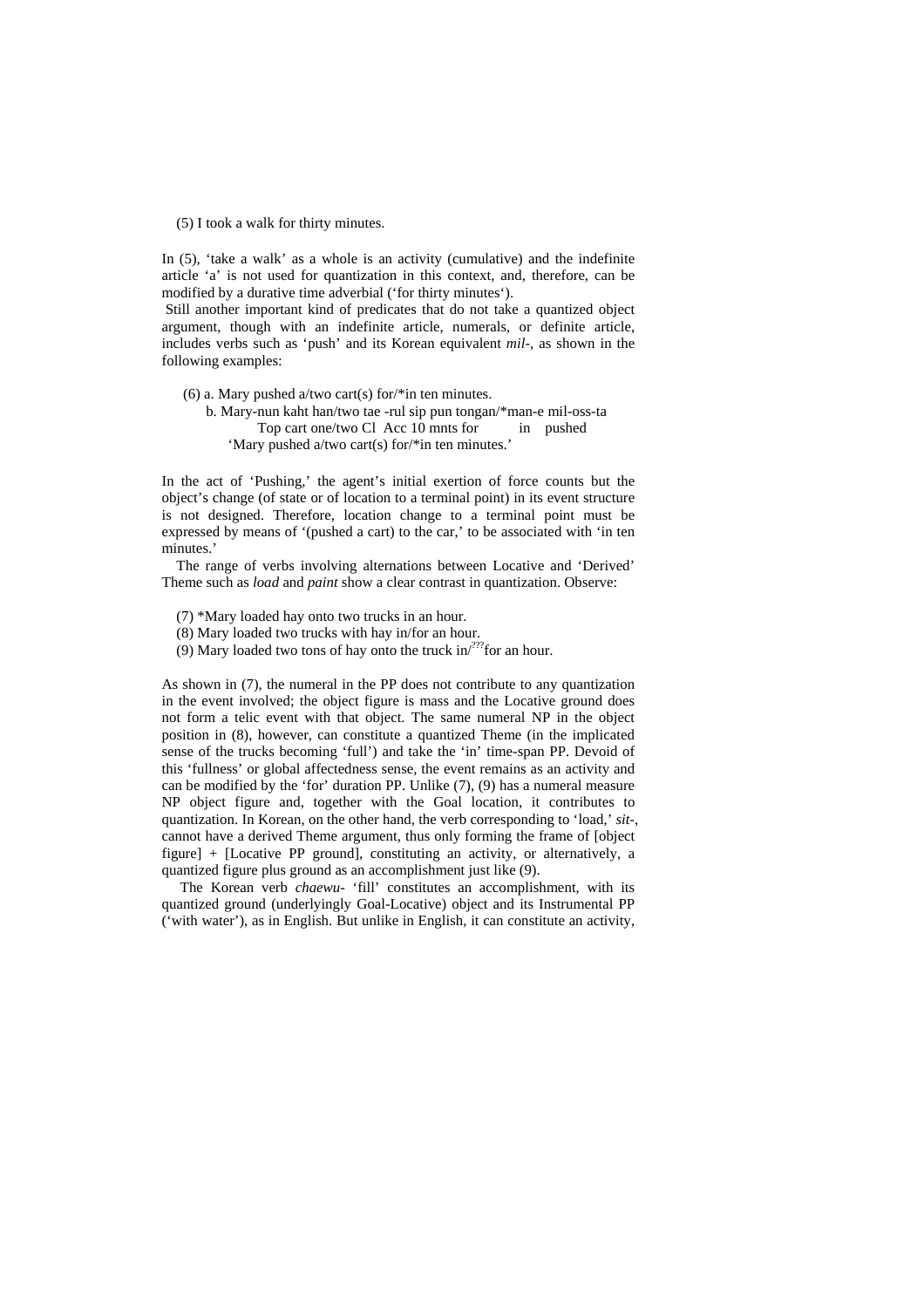with its figure object ('water') plus Goal-Locative PP. In child English, the latter frame is reported to occur. English is sensitive to global affectedness (being full) and Korean is sensitive both to global affectedness and to locomotive activity (as in 'pour water into the basket').

 We can notice that there are two sorts of quantization: a strong sort of quantization involving change of state or affectedness (as with consumption verbs like 'eat,' 'destroy,' 'drink' and creation verbs like 'write,' 'build,' etc.) and a weaker sort of quantization involving locomotion (as with 'run a mile,' 'go to,' 'push-(¬mass)-to,' 'load-(¬mass)-onto,' etc.). A derived Theme from Locative seems underspecific in terms of quantization in the event involved, as witnessed in (8). Therfore, Krifka's definition of quantization as prohibition of a proper part of an individuated part is not enough to characterize the strong type, as in (10), and some notion of incremental Theme must be incorporated, as done seperately in (11) for 'drink two cups of tea' (Krifka 1997, cf. Verkuyl 1993):

(10) A Predicate P is quantized iff  $\forall x, y [P(x) \land P(y)] \rightarrow \neg(y \leq x)$ ] (11)  $\{e | \exists x [DRINK(e) \land TWO-CUPS-OF-TEA(x) \land TH(e, x)]\}$ 

Then, how to treat the weaker sort of quantization involving Goal, etc. can be problematic, but the Goal NP may be viewed as Theme and the verb  $+$ preposition ('go to,' or -*e ka-* 'go to') as a transitive V-Particle construction. However, this cannot be passivized (though the NP can be relativized in Korean), whereas somewhat affected Locative Theme construction (such as the object of *sleep in*, *march on*) can in English (e.g., *This bed was slept in by Jackson*).

 Likewise, quantized NPs such as definite NPs, numeral NPs and cardinality 'a' NPs constitute accomplishments (or achievement) in aspect with their associated telic verbs and thus occur with the time-span adverbial 'in ten minutes.'

#### **2.2. In Numeral Classifier Languages**

 In no-article numeral classifier languages like Korean, a bare common noun has many faces: an indefinite mass noun face, a definite NP face, a kind name face, etc. In a cumulative situation like at apples,' as in (18), a bare noun occurs in Korean. In a quantized context like 'eat an apple,' a numeral classifier construction occurs. Observe:

(12) Mary -nun (samsip-pun tongan) sakwa -rul mok -oss -ta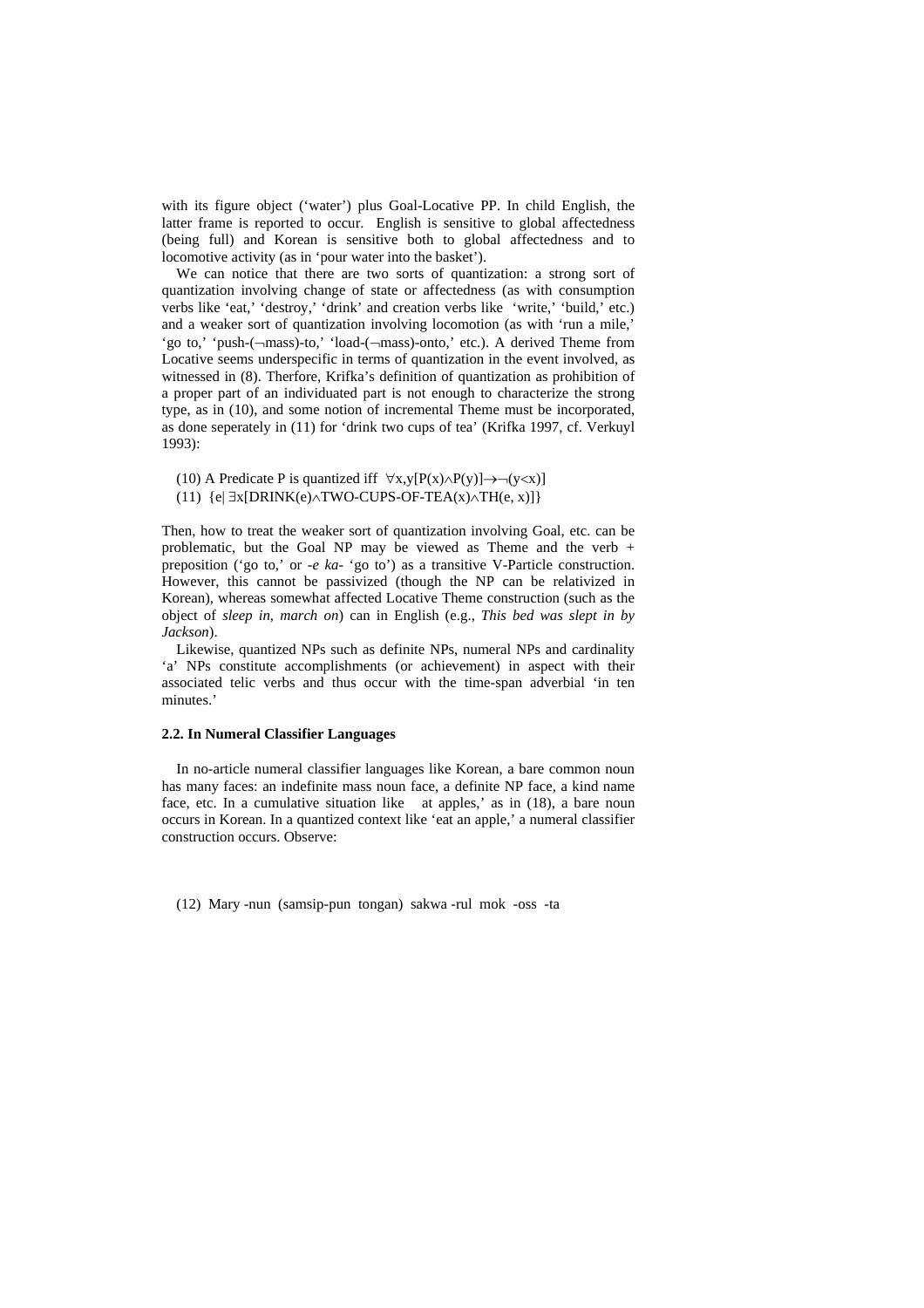Top 30 minute for apple Acc eat Past Dec 'Mary ate apples (for thirty minutes).'

 (13) Mary -nun (sam-pun man-e) sakwa han kae -rul mok -oss -ta Top 3 minute in apple one Cl Acc eat Past Dec 'Mary ate an apple (in three minutes).'

Sentence (12) denotes an activity and cannot be modified by the 'in' time adverbial, whereas (13) denotes an accomplishment and cannot be modified by the 'for' time adverbial. On the other hand, if some completive (perfective) auxiliary or adverb accompanies the VP, a bare nominal object in it gets a definite NP interpretation and therefore is quantized. Observe:

 (14) Mary -nun sakwa -rul (ta) mek-e peri/chiu -ess -ta -Top apple -Acc exhaustively eat up -Past -Dec 'Mary ate up the apple(s).' (cf. \*Mary ate up apples/an apple.) (15) Mary -nun sakwa se kae -rul (ta) mek-e peri/chiu -ess -ta -Top apple 3 Cl -Acc exhaustively ate up 'Mary ate up the three apples.'

If (14) is followed by a denial of definiteness, such as 'but I don't know which apple(s),' it turns out to be infelicitous. Even without such perfective elements, a bare nominal can be definite depending on the context. With no articles, definiteness is often contextually determined rather than grammatically marked in Korean. Even if the common noun is followed by the numeral classifier construction, like '*sakwa*[apple] *se*[three] *kae*[Cl]-*rul*[Acc],' as in (15), the whole NP is still definite (meaning he three apples'). For (14) and (15), *kouy '*almost,' the set-proportional adverbial, can be put right after the accusative marked object and show the incremental nature of the quantized Theme. The adverbial can be applied to the total set (i.e., more than two and half) or distributively to the members of the quantized set (most part of each apple). It is underspecified. The same must hold in Japanese and Chinese, although possible syntactic combinations are somewhat different from each other. In English, definiteness must be marked by the definite article 'the' and the numeral noun construction without it like 'three apples' is grammatically indefinite, even though it is quantized. Sentences (14) and (15) can be modified by the time adverbial TIME UNIT *man-e* 'in TIME UNIT,' not the duration adverbial TIME UNIT *tongan* 'for TIME UNIT.'

 Chinese exhibits a parallel contrast in quantization: a non-specific object NP of a state-change verb cannot occur with the 'in' time adverbial, whereas a numeral classifier, some NP can occur with it plus the perfective marker, as follows (Taiwanese Mandarin, consulted by W-T D. Tsai) :

(16) Akiu (\*zai shi-fenzhong-nei) you chi dongxi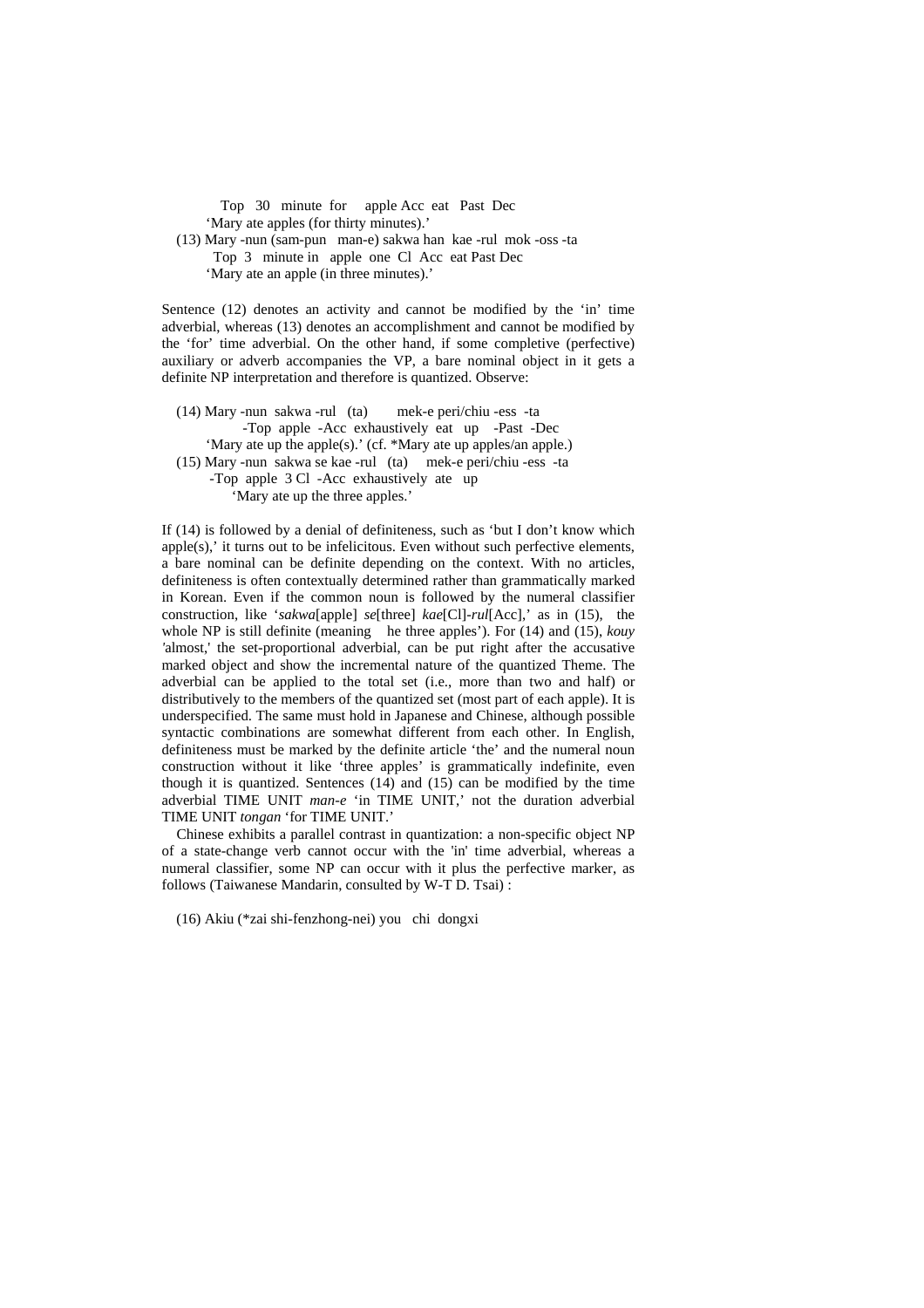at 10 minitue in have eat thing 'Akiu ate things (\*in ten minutes).' (17) Akiu zai shi-fenzhong-nei chi -le mianbao/san ge mianbao at 10 minitue in eat Perf bread 3 Cl bread 'Akiu ate (up) the bread/(the) three loaves of bread in ten minutes.'

In (16), the bare common noun and the numeral classifier NP must be interpreted as definite and the latter may be specific.

 If not aspectually telic or contextually definite, the numeral classifier construction is typically indefinite even though it is counted in these languages as well. Numerical quantification is aspectually significant and crucially related to the event structures of linguistic expressions involving it. The indefiniteness of the construction is well testified in existential sentences like the following:

 (18) yennal-e onu maul -e nongbu han saram -i sal-ko iss-oss-ta in old days a village in farmer one Cl Nom living be 'In old days, in a village, there lived a farmer.'

#### **3. Numeral Classifier Construction and Specificity**

#### **3.1 Syntactic and Selectional Constraints**

 In Korean, the combination of Numeral + Classifier can either follow or precede its associated common noun, as follows:

 (19) sakwa (???-tul) se kae (-ka/ -rul) apple Pl three Cl Nom/Acc (20) se kae -uy sakwa (?\*tul) (-ka/ -rul) three Cl Gen apple Pl Nom/Acc (19-20) 'three apples'

The pre-N Num-Cl construction (19) is predominant, i.e. more than 60%, and seems to be increasing in speech, and the post-N construction (20), mediated by the possessive marker -*uy*, is less than 40% in speech (Park and Kim 1996). The distribution is half and half in novels and the ratio of the pre-N pattern is a little higher in non-novels and was far more higher (almost 80%) in classical writings. Previously (Lee 1989) I proposed that the construction be derived from a modifying clause of [Subject  $N +$  Predicative Numeral Cl] preceding the head N. The subject N (a null category here) and the head N are co-referential. Then the post-N construction can be obtained by switching the order of the clausal construction to the right of the head N (as a case of an underlying pre-nominal clausal modification, but if we can treat and justify the post-N pattern as basic,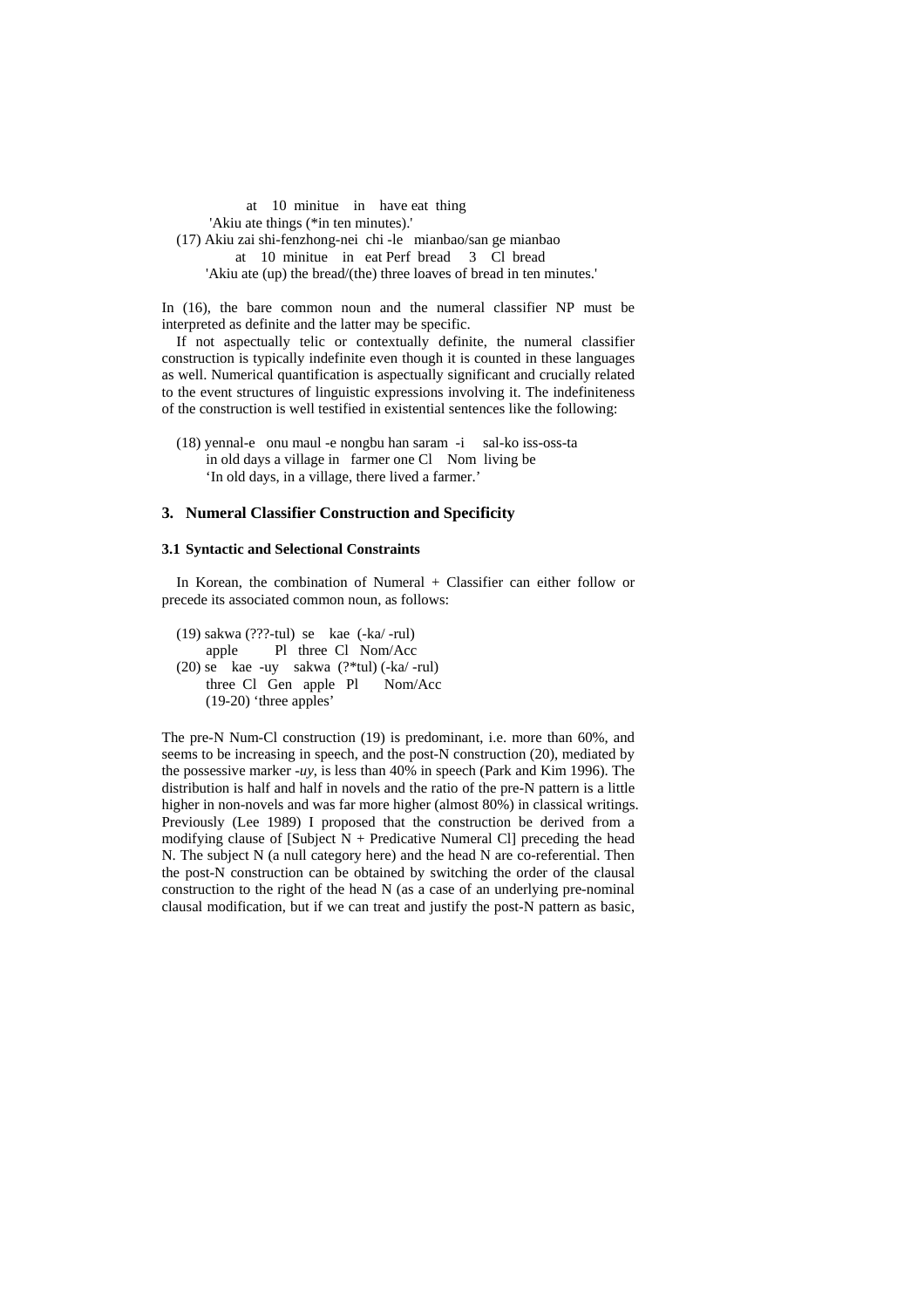it would be better). This predication treatment can be justified by the following facts: First, Korean has the same kind of clause type (21), second, there is (honorification) agreement between the head N and the classifier, third, the classifier selects a possible head N and the violation of selection restriction creates graded sortal incorrectness. Consider the following examples in turn:

- (21) yoca -ka se myong -i -ta [Subj-Predicate Relation] woman Nom three Cl[Hum] be Dec 'The number of women is three.' (Lit. Women are three.) (22) sonsaengnim tu pun / ?\*myong [Honorification Agreement] teacher two Cl[Hon] Cl[non-Hon] 'two teachers'
- (23) a. ai se myong / \*tae --- [Selection Restriction] child three Cl[Hum] Cl[machine] 'three children'
	- b. mal tu mari / ?\*kae (small object class) horse two Cl[Anim] Cl 'two horses'
	- c. kkangphae se myong/ ??mari (animal class) gangster three Cl 'three gangsters'

In (22), if the speaker chooses an honorable person head N, then an honorable person classifier 'pun' must be chosen at the same time. If this syntactic honorification agreement is violated by choosing a non-honorable person classifier, say, 'myong,' then the utterance becomes not only syntactically but also pragmatically/socially unacceptable at the same time.

 There is a degree of acceptability with mismatches between classifiers and head Ns; people applied to a machine classifier as in (23a) is a serious violation, an animal to an object classifier less serious (23b) and bad people applied to a non-human animal classifier still less serious (23c). Young children of age two tend to use a 'general' classifier, 'kae'[small-sized objects] in Korean, to refer to all kinds of things before they become familiar with all different classifiers. Even adult salespersons tend to use the same general classifier, particularly among themselves. The last example (23c) can be heard occasionally and we feel some metaphorical sensation from it. The metaphorical implicature involved is: 'gangsters are animals.' The predication treatment of the Num Cl construction can handle such discrepancies between Cl and head N as violation of selection restriction, as shown in (23) above. To show the close semantic agreement relation between Cl and head N, we may want to place Cl in Spec of NP, while placing Num(eral) in D of DP, leaving Spec of DP for a choicefunction variable or 'specific' Num, as in Reinhart (1997). Otherwise, we can treat Num as a modifier (predicate) of an N, as already discussed, solving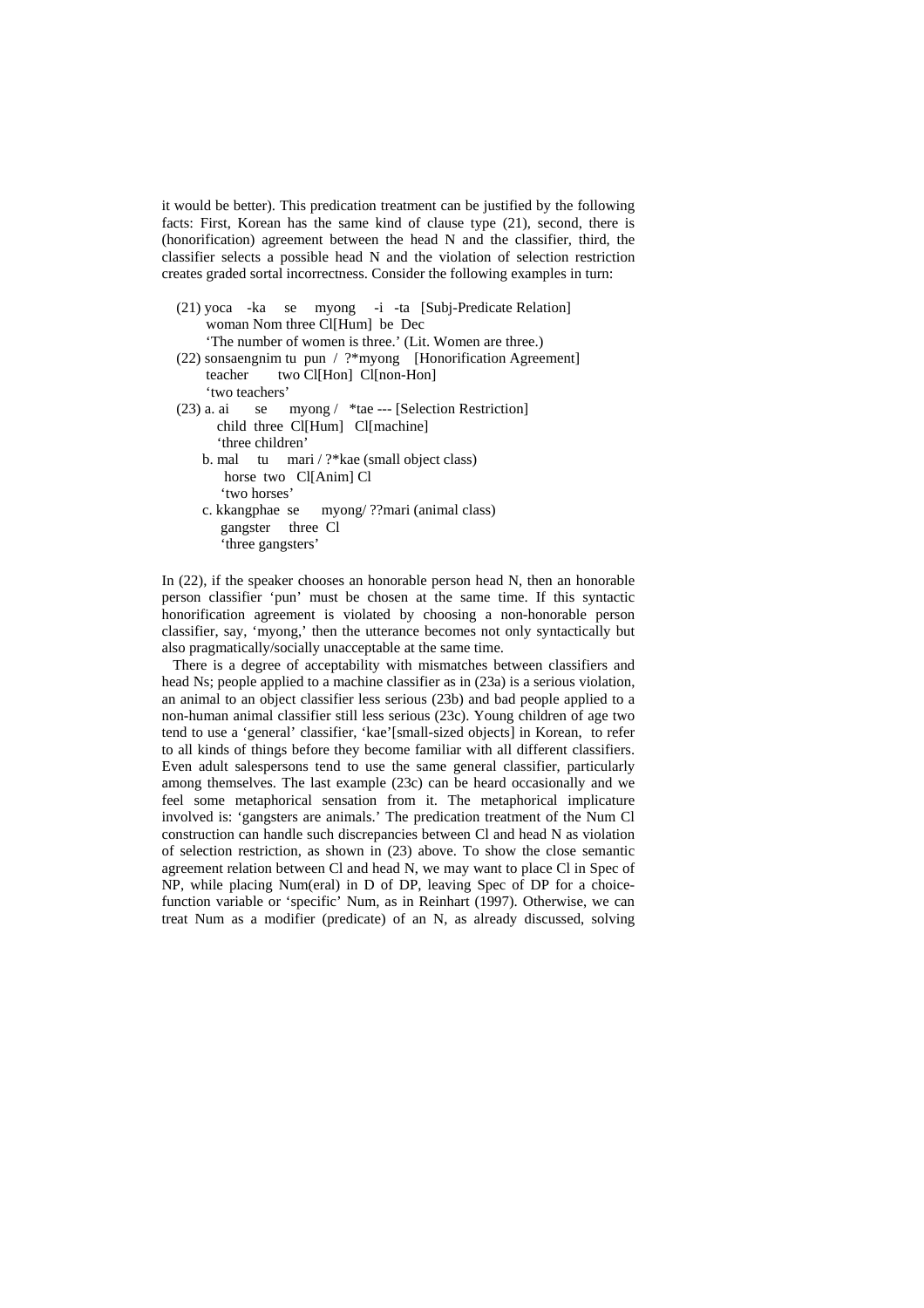semantic well-formedness by type shifting.

 As for the plural marker, it is more natural with animate beings (e.g., *ai-tul*  'child-Pl' \*CHILD) basically in the interpretation of plural sum (Link 1983, Landman 1996). However, singular nouns can denote plural individuals, often inviting a kind/group (or collective). For some nouns, sub-sort reading is found in inanimate and animate beings (e.g., *kaku-tul* 'different sorts of furniture,' *kacok-tul* 'family members'). However, the plural marker -*tul* is not or rarely attached to the head noun in the post-nominal Num + Cl construction, as shown in (19 and 20), but it is slightly better when attached to a human noun in the prenominal Num + Cl construction like *yel myong-uy sonyo-tul* 'ten Cl-Poss girl-Pl.' A distributive reading is always possible with the post-/pre-N Num + Cl construction lacking the plural marker. To ascertain distributivity, however, a distributive marker like -*ssik* (distributive marker) or *kakkak* 'each' is attached, as follows:

 (24) sonyen tu myong-i norae-rul se kok -ssik pul-ess-ta boy 2 Cl Nom song Acc 3 Cl distr sang 'Two boys each sang three songs'/'Two boys iterated singing three songs at one time.'

It must be noted that the distributive marker -*ssik* is only attached to Num Cl or Num. The plural marker associated with the human subject can be copied to any constituent of a sentence, as in the following:

 (25) nohi -*tul* oso –*tul* tul-o-*tul* w-a sul han can-*tul* ha-ko-*tul* ka you -Pl quickly-Pl enter-Pl and wine 1 glass-Pl drink-and-Pl go 'You come in quickly and drink a glass of wine and go.'

In consequence, Pl(ural) is attached to the singular expression of 'one glass' like [*sul* 'wine' *han* 'one' *can* 'glass' *-tul*] and likewise to a mass noun like 'wine' and 'water,' e.g., *sul-tul* 'wine-Pl', *mul-tul* 'water-Pl' in the surface, contrary to Kang (1994)*.* Intuitively, the plural marker comes from the plurality of the subject argument but it might be rather based on the plurality of function or event, as hinted by Keenan and Faltz (1985).

 Another post-N construction is the so-called 'floated' numeral construction, i.e.  $N + \text{Case Market} + \text{Num} + \text{Cl}$ . Floating from within the structural case markers but not locative/dative markers is free. Dative is a little better than locative. Observe:

 $(26)$  sakwa -ka/-rul /\*-e se kae apple Nom/Acc Loc/Dat three Cl

Still another possibility is the construction of  $Num + N$ , which is not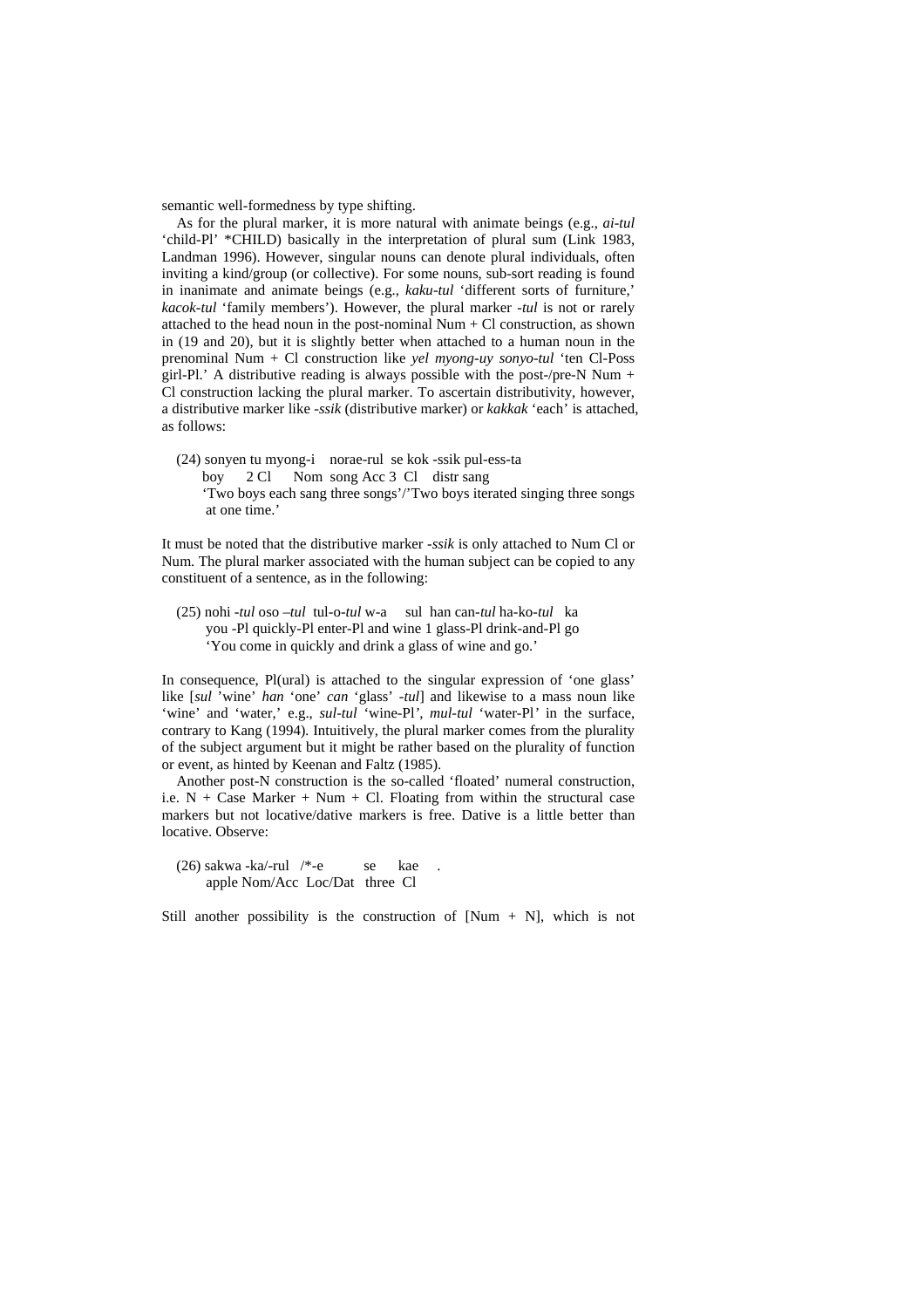productive and the kinds of N that can take this form are rather limited to things that are very familiar to us in every day life. This type of construction is similar to the one in English, though without plural agreement. Observe:

- (27) a. han saram 'one person'
	- b. tu cip 'two houses' or rather 'two households'
- c. ? \*se pyol 'three stars' (cf. pyol se kae 'star three Cl'; pyol set 'star three'  $=$  three stars)

In (27), the function of the classifier and that of the head N can be said to have been merged. Chinese happens to show the pre-N  $[Num + Cl + N]$  construction, and Japanese has all the three varieties corresponding to the Korean counterparts (19-20, 26). Japanese, however, cannot add a double case marker (the same Nom/Acc case marker as the head N) to the right of (26). In (33b), if

ouse building' but not 'household' is meant, the normal  $[N + Num + Cl]$ construction, *cip tu chae* ouse two Cl,' must be used. A few collective nouns such as *nara* 'country' and *tongne* 'village' can take the [Num + Cl] construction, and some container names such as glass, bottle, bowl, spoon, sack, and cup are employed as measure unit classifiers. Then, a question arises as to whether the construction [Num + N] can be distinguished from [Num + Cl]. The former is limited to certain nouns, and measure unit classifiers coming from container names are exclusively used as classifiers, not as container names, when occurring with numerals as in *han can* 'one glass'(sometimes a glass of wine or an event of drinking of wine' metonymically) and *tu pyong* 'two bottles (of something).' In (27c), *pyol set* 'star three = three stars,' without the classifier *kae* following, is all right, though not so often used. Here, I would say that Cl is elliptical in limited contexts, rather than optional, viewing the fact that *se kae-uy pyol* 'three Cl-Poss(of) star' is felicitous, whereas *ses-uy pyol* 'three-Poss star' is impossible along with (27c) itself (*hana-uy pyol* 'one Cl-Poss(of) star' is exceptionally or idiomatically OK in the appositive sense, applying only to *hana* 'one' but not higher numerals). Furthermore, its ellipsis is possible with numerals for low numbers such as 'one,' two,' 'three' and maybe up to 'four,' i.e., *hana, tul, set, net,* but not easy with numerals for higher numbers. So, ??*pyol paek* 'one hundred stars,*'* and ? \**pyol yong* 'zero star.' The classifier *kae* must follow them such as *pyol sumu-kae* 'star 20-Cl.'

 In Korean, scrambling a [numeral + classifier] from the direct or indirect object position to the front is forbidden in general, but in Japanese, scrambling one from the object position is allowed, whereas scrambling one from the indirect position is not ('floating' from there is neither allowed). Consider:

 (28) \*se kwon haksaeng -i chaek -ul sa -ass -ta 3 volume student Nom book Acc bought 'A student bought three books.'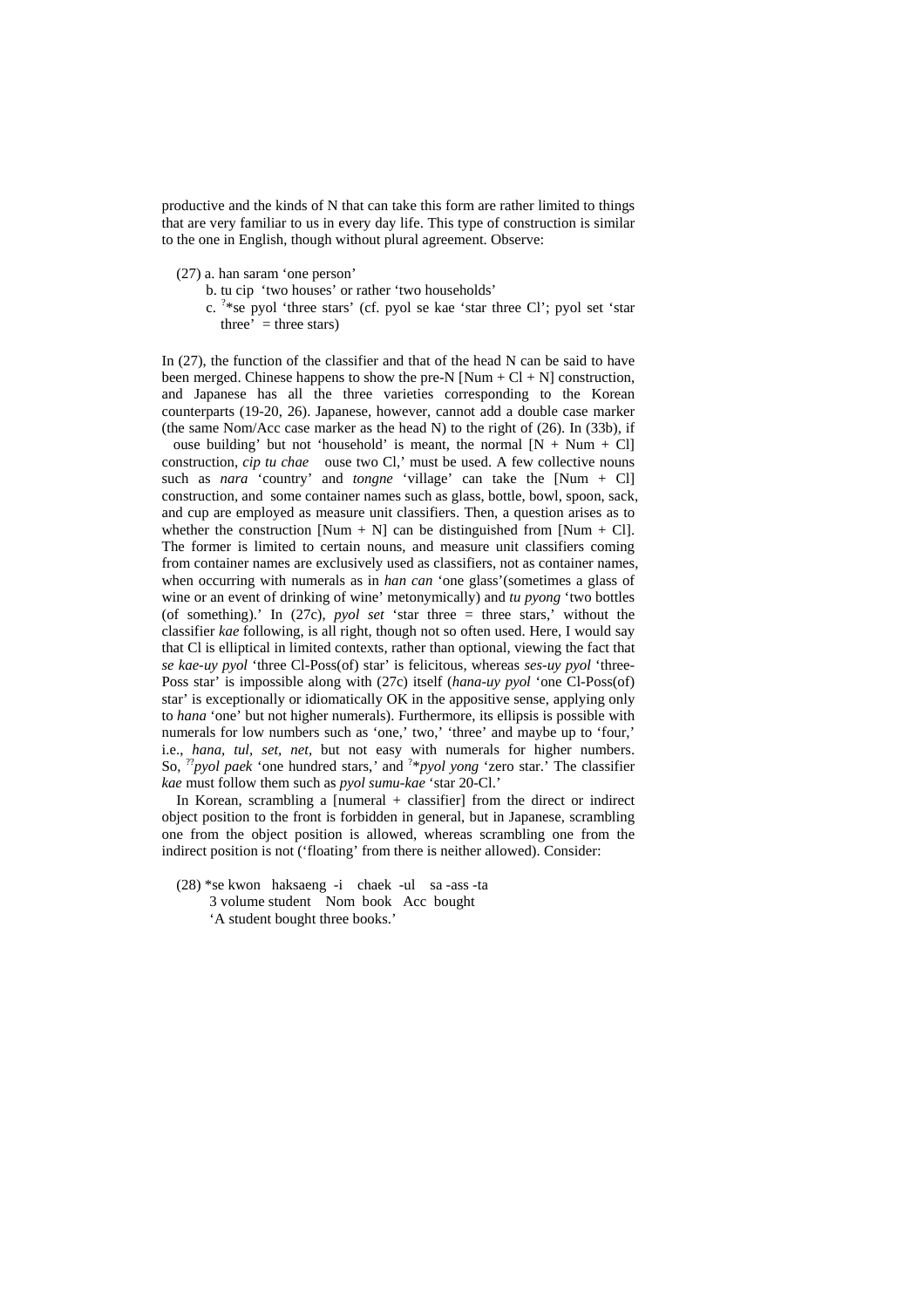- (29) San -satu gakusei -ga hon -o kat-ta (Japanese) 3 volume student Nom book Acc bought 'A student bought three books.'
- (30) \*Huta -ri syuppansa-ga tegami -o sensei -ni okut -ta (Japanese) 2 person publisher Nom letter Acc teacher to sent 'The publisher sent a letter to two teachers.' (Intended)

Some unaccusativity effect of numeral classifier floating appears in Korean, as follows (Lee 1989):

- (31) yoca se myong -i/ ??yoca -ka se myong pawi -rul mil -oss -ta woman 3 person Nom woman Nom 3 person rock Acc pushed 'Three women pushed a rock.'
- (32) yoca se myong -i/ yoca -ka se myong tochak -ha -yoss -ta woman 3 person Nom woman Nom 3 person arrived 'Three women arrived.'

The numeral classifier 'se myong' cannot be floated from the subject NP of an agentive verb, either transitive or intransitive, as in (31), but it can from the subject of an unaccusative verb, as in (32). The plural marker *-tul*, forbidden before floating, can occasionally follow the common noun before the nominative marker after floating to give the sum individuals effect. I claim that floating is a sort of adverbialization, getting closer to the verbal part and the operation should be easier with unaccusative verbs, which are more closely related to the surface subject or underlying object. Floating from the object position has no such effect. A similar effect was observed in Japanese (Miyagawa 1989).

## **3.2 Specificity**

 Then, what would be the consequences of positional variations with respect to information status in (19), (20), (26) and (27)? First of all, the Numeral+Cl 'floated' construction (32), i.e., N+Nom/Acc Num+Cl, is nonspecific in information status. If the speaker (but not the addressee) has some individual(s) represented by an expression in mind, the expression is specific but indefinite. This notion is either semantically or pragmatically treated but has some syntactic relevance. Consider:

- (33) a. Joe-nun Sue -eke chaek -ul tu kwon ponae -oss -ta Top to book Acc two Cl send Past Dec 'Joe sent Sue two books.'
- b. ? Joe-nun chaek -ul tu kwon Sue -eke ponae -oss -ta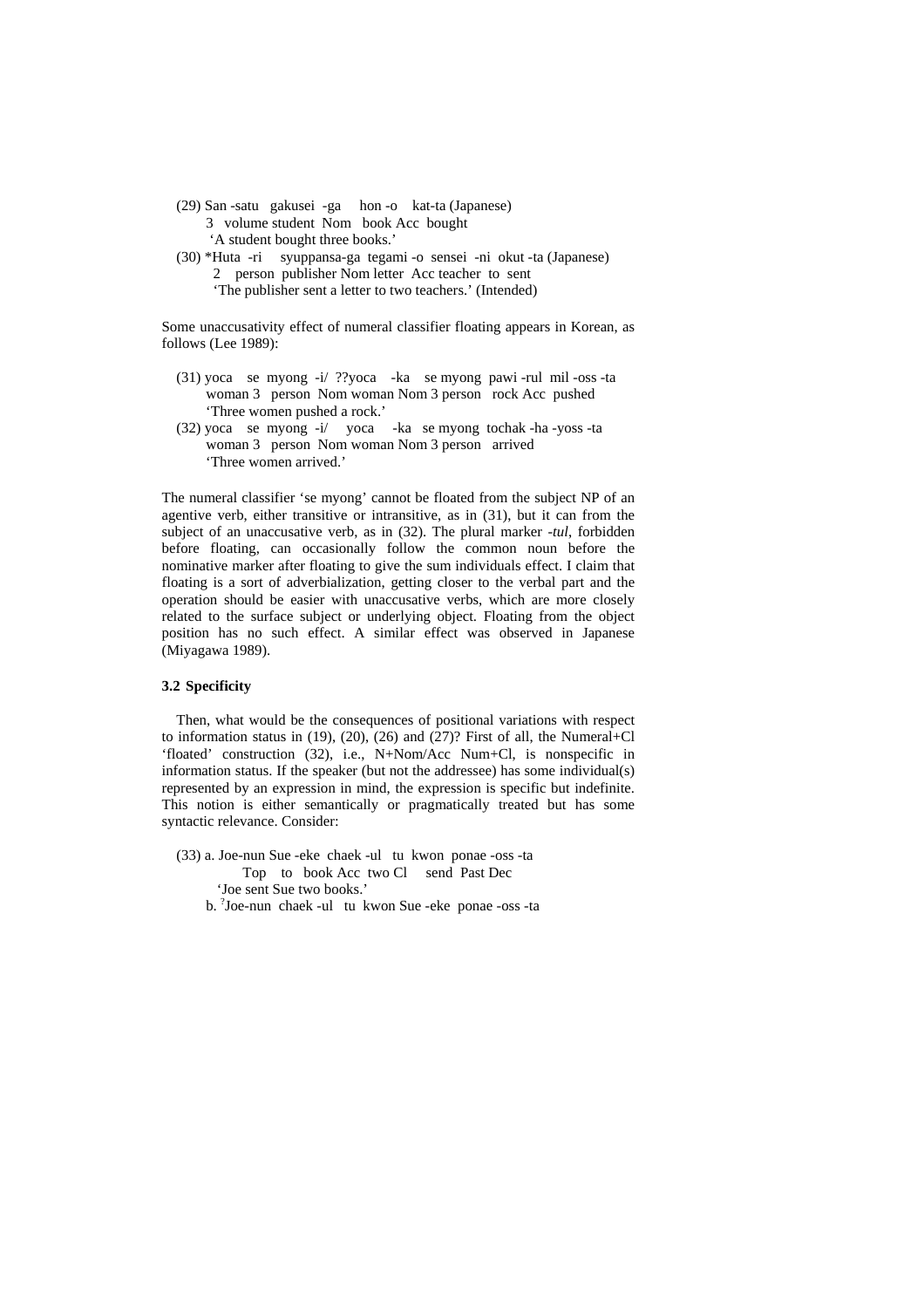Top book Acc two Cl to send Past Dec 'Joe sent two books to Sue.' c. Joe-nun chaek tu kwon-ul Sue -eke ponae -oss -ta Top book two Cl Acc to send Past Dec 'Joe sent two books to Sue.'

The expression which has the 'floated' numeral classifier in (33a) is nonspecific and, therefore, its scrambling toward the sentence initial position as in (33b) is not optimal. Scrambling it to the front of the sentence is worse. As already mentioned, the floated numeral classifier is closer to the verb, the final element of the sentence, and is focal in the pre-verbal default focus position.

 Secondly, the NP containing its internal post-N numeral classifier as in (20) is rather specific in information status. Therefore, it can be scrambled to the left from the preverbal position. Scrambling it to the initial position of the sentence is also quite all right. If the head noun is definite explicitly or contextually and the numeral classifier part is specific by being appositive to the head noun, the Num Cl cannot float out of the whole NP.

 (34) ku chaek tu kwon (-i/ -ul) the book two Cl Nom Acc 'the/those two books'

i,

(35) ku chaek -ul tu kwon sa -ass -ta<sup>2</sup> the book two Cl bought

'(I) bought two copies of the book (same type/subspecies)'

- (36) sul tu can -ul/ sul -ul tu can mashi -oss -ta wine two glass Acc wine Acc two glass drank 'I drank two glasses of wine.'
- (37) ku sul -ul tu can / ku sul tu can -ul mashi -oss -ta the wine Acc two glass the wine two glass Acc drank 'I drank two glasses of the wine.'

If we examine the above examples carefully, we can notice that the head noun

<sup>&</sup>lt;sup>2</sup> There is a similar construction which behaves a little differently and reflects partwhole relations, as follows:

Mary-nun sonmul-lo pat-un chaek-ul kyou tu page ilk-oss-ta Top gift as receive book Acc only two read

 <sup>&#</sup>x27;Mary read only two pages of the book she received as a gift. 'The head noun here must be definite or specific to form a part-whole inalienable relation between it and its part. It is different from 'kul[writing] myot[a few] cul[line]'=a few lines of writing. The head  $N$  'kul' is regarded as mass.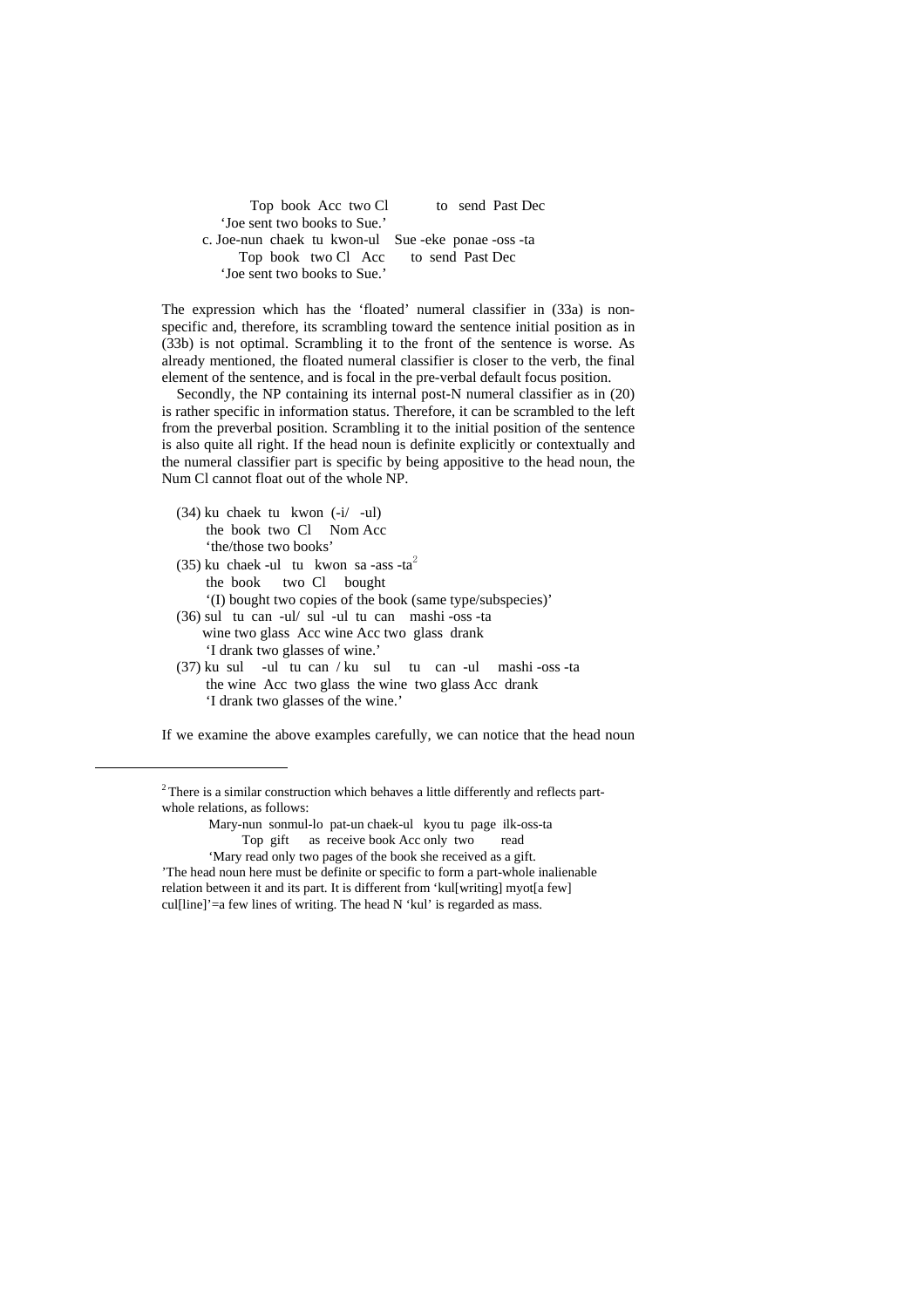can be definitized (and therefore quantized) and its part can be quantized by numeral classifier expressions. The relation can be either appositional (equal) or part-whole. In other words, the part can be the whole or a proper subpart of the whole. If the head noun is definite (or specific) likewise in any language, numeral quantization is subpart quantization.

 If we pay more attention to indefinite head noun expressions, we can notice that the head noun is plural-marked in non-classifier plural-marking languages like English Atomic individuals are paid more attention (as in 'three apples'). However, in classifier languages, the head noun is bare and singular-marked, being regarded perhaps more as mass than as atomic individuals or their groups. We can have not only 'sakwa se kae'[apple+3+Cl] but also 'sakwa se sangca'[apple+3+box] and 'sakwa se kwan'[apple+3+Measure]. The latter two have the original reading of mass because of the measure phrases. But they don't necessarily denote pure apple meat contained. The numeral classifier expression and the numeral measure unit expression have no difference in structure and they may be analogously conceptualized. The only difference is that countables have their own inherent individuating bounds. We can exploit this feature by asking 'How many apples are in the three boxes?' in Korean, English and other languages. 'Rice' is mass if its grains on some occasion are not counted or measured by weight or bulk units. As long as they are not quantized, they behave as mass and form atelic or nontelic activity or process when associated with verbs in aspect and event structure, as we have seen previously. Therefore, Chierchia's (1997) suggestion that mass nouns come out of the lexicon already pluralized' ('furniture,' 'water') might be Indo-Europeanbased. If not quantized, things are mass, even if they are mereologically structured or structurable. For more than one kind, rather than pieces of the same kind, of 'furniture,' the plural marker can be attached optionally in Korean: *kaku-tul* ('furniture-Pl'), but for 'water,' only a floated plural marker can be attached, if it were not different kinds of water. 'Furniture' is a superlevel category kind encompassing lower basic-level category kinds like 'chair,' 'table,' and 'lamp,' and is a little different from 'substance' mass. It is also a little different from mass that has naturally and potentially individuated parts like hair and rice.

 Things in the world must be masses initially and, on the basis of measurability and individuation/countability, measure or cardinality function applies and numeral

#### **4. More on Semantic Constraints**

 Some classifiers denote object individuals but some other classifiers can denote kinds and still other classifiers denote events. We already saw some different kinds of classifier examples. Let us take some additional examples as well:

메모 **[clee1]:**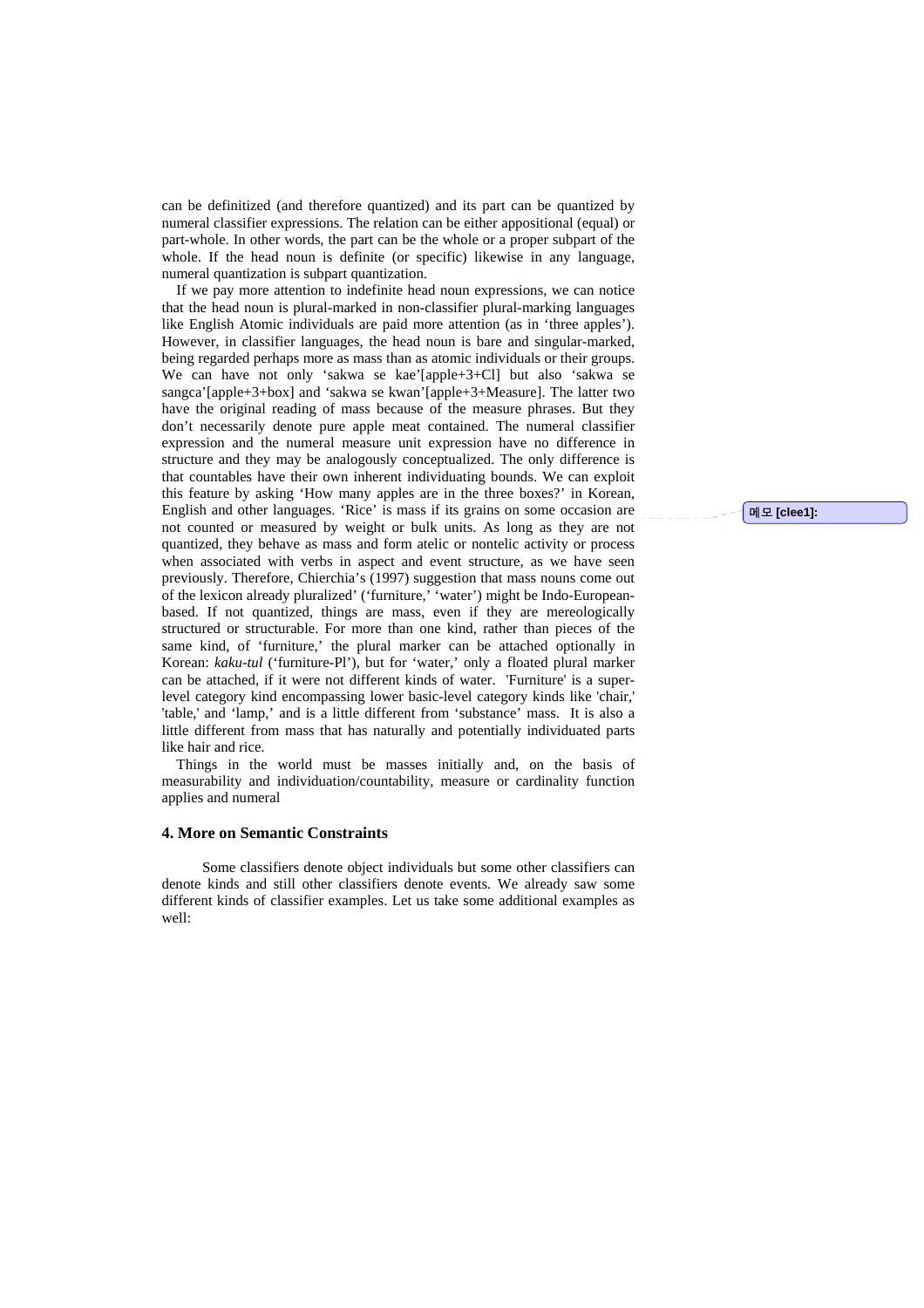- (38) a. Individuals: *kae* [small-sized objects], *mari* [animal], *myong* [person], *thol*[grain]
	- b. Measure: *li* [distance], *kwan* [weight], *sangca* [box], *pyong* [bottle], *can* [glass], *caru* [sack]
- (39) Kinds: *kaci* [kind], *congryu, cong* [kind]
- (40) Events: *pon* [iteration/frequency], *thonghwa, thong* [phone call], *hoe*  [iteration], *kkon*

[achievement, love affair], *thang* [bad deed as a goal], *thok* [treat], *charae* [turn]

Some similar taxonomy was also observed in a single common noun in Chinese that can be associated with different classifiers by Ahrens and Huang (1996). Their example was 'telephone' and similar semantic types can be found in Korean, as illustrated below:

- (41) conhwa tu tae wo telephones' (machinery) telephone two Cl[tool, machinery, artifact] (42) conhwa tu kaci wo kinds of telephones'
- telephone two Cl[kind] (43) conhwa tu thonghwa wo phone calls'
	- telephone two Cl[event]

Event types can be predicted by the telic (purpose) feature of the original artifact 'telephone' (Pustejovsky 1995). The numeral classifier in (43) simply reflects the frequency of the arbitrarily bounded events. So, we can further quantize the spatio-temporal restrictions by means of time and distance units, e.g. (*conhwa*) *samsip-pun thonghwa* 'thirty-minute call' or *cang-kori conhwa* 'long distance call,' which constitute sub-kinds of the event classifier *thonghwa.* The expression *han kkon olli-ta* 'succeed in a pick-up/round-up' is often used to denote one successful pick-up or round-up.

 The kind-individual relation is not easy to capture and numeral classifier quantization is normally based upon common-sensically or folk taxonomically homogenous intra-kind/species, not upon heterogenous inter-kind/species membership. For instance, even if the classifier *mari* applies to all the kinds of animals ranging from a bacteria to a horse, we do not or rarely apply the numeral classifier [Numeral *mari*] to a mixture of cows and cats and bacteria. We apply it to cows, cats, or bacteria, separately in Korean and in any other conceivable languages. So, we can say that *paekma yol mari* '10 white horses' and *mal yol mari* '10 horses' are quite different. The latter can include horses belonging to different subspecies of the same intra-horse species, but not the former. This way, Kung-sun Lung's paradoxical *pai ma fei ma* 'white horses are not horses' may be justified in one reading in which 'white horse' is a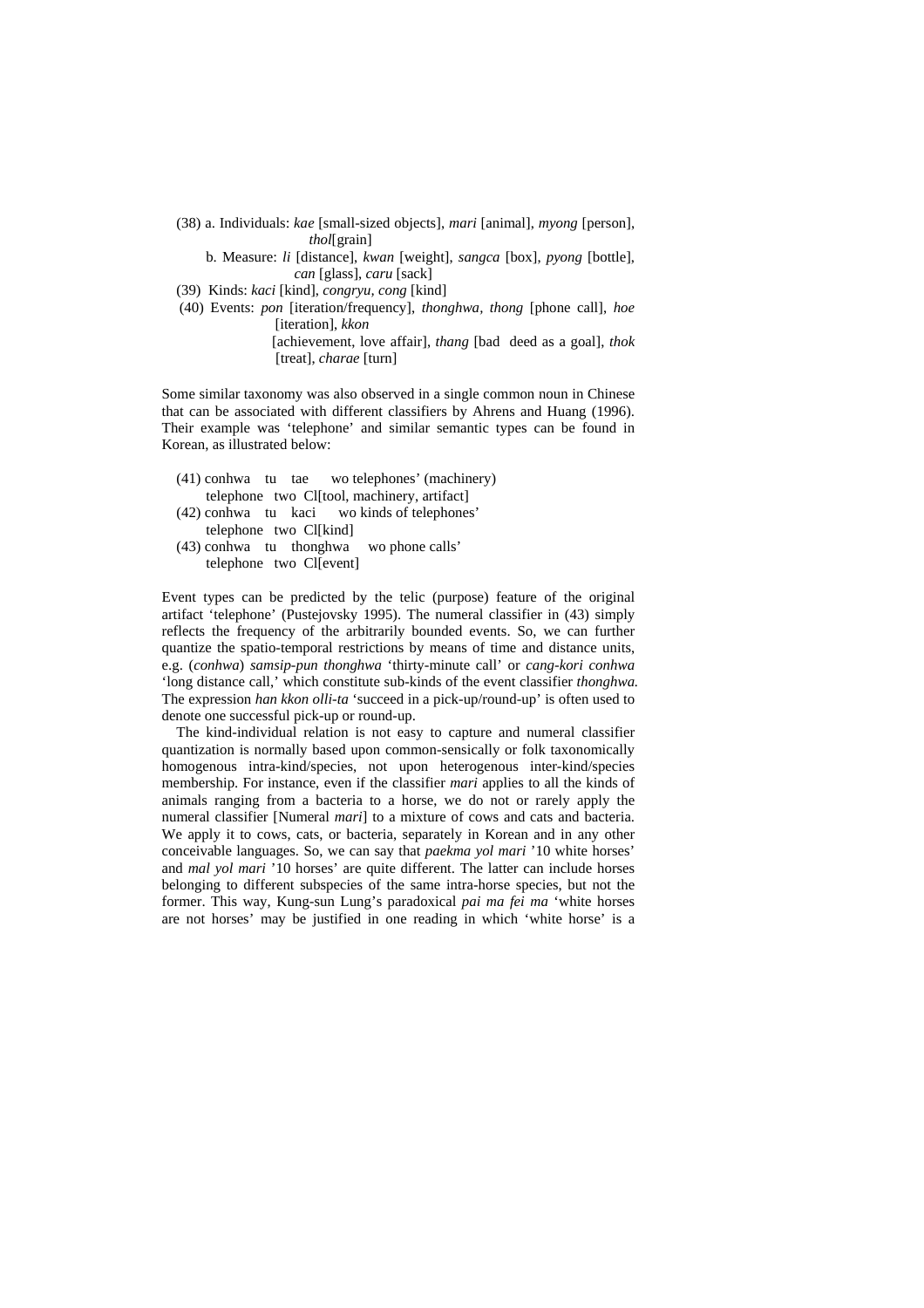subkind of a horse. The classifier may be represented, in a way analogous to how a measure expression was represented (Krifka 1997), but with the head predicate [subkind animal] particularly noted, as:

(44)  $mari = \lambda n$  {x | Card(x) = n  $\wedge$  animal<sub>subkind</sub>(x)}

The part 'Card $(x)$ ' here refers to the number of atomic individuals belonging to some animal subkind, say, 'horse.' A classifier alone is totally ungrammatical (45a), and it must be combined with a numeral. Still, a Num-Cl expression alone is incomplete or anomalous in meaning if a matching common noun is missing and it must be combined with a common noun compatible with the classifier from the context for an interpretation. Observe:

 (45) a. \*yoki mari -ka iss -ta here Cl Nom exist Dec 'Here is *mari*.' b. yoki (mal) se mari -ka iss -ta here horse three Cl Nom exist Dec 'Here are three *mari* (horses).' c. ??yoki ses-i iss -ta here 3 Nom exist Dec

A sentence with the expression *se mari*, Num + Cl, without an associated common noun such as *mal* 'horse' is simply elliptical and semantically and sytactically all right in an appropriate discourse context. Such a Num + Cl expression can function as an indefinite pronoun, e.g., *mal-i manh-ass-nun-te, han mari-ka opso-ci-oss-ta* 'There were many horses, but one disappeared.*'* But unlike in English (*this one*), demonstrative + Cl is impossible, e.g., \**i mari* 'this Cl.' On the other hand, a bare numeral with neither a classifier nor a common noun (just like three lifted fingers) may be understood in an appropriate discourse context but is even syntactically incomplete in Korean. It sounds like baby syntax. Even in English, a numeral alone for a classifier-requiring noun is syntactically incomplete; if someone says, how me some specimens of rice," the response "??Here are three" is inadequate (Sean Fulop, p.c.). The *wh-*word corresponding to *how many* is a single word *myot* in Korean and this word takes exactly the *in-situ* position of the numeral in the construction whether it is floated or not. Observe:

 (46) no sakwa -rul myot kae (-rul) mok -oss -ni? you apple Acc how many Cl Acc eat Past Q 'How many apples did you eat?'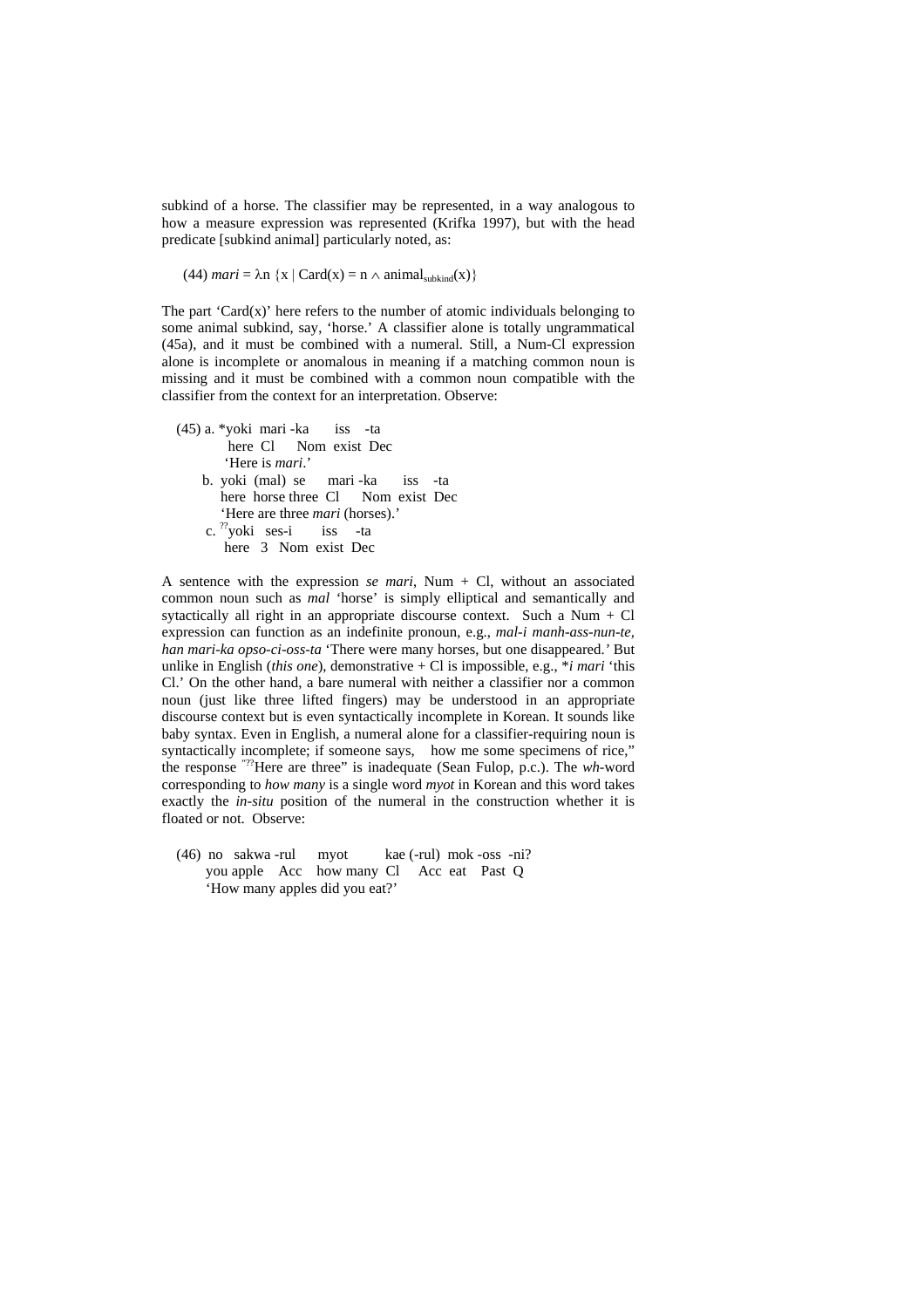All the natural animal sub-kinds such as horses and bacteria and their subspecies except human beings take the classifier *mari*. Thus, for all x in domain, if x is a horse, then x belongs to a non-human animal sub-kind. The classifier *kuru*, on the other hand, applies only to trees. So trees and *kuru* are co-extensive. Therefore, it appears common noun denotations are subsets of classifier denotations. But common nouns denoting human beings take not a unique classifier but different classifiers (*myong* 'non-honorific' vs. *pun* 'honorific') depending on the social honorific relations between the speaker and the referent of the common noun employed (22). The semantics of natural kinds can be relevant here to a certain extent, but more importantly folk-taxonomic criteria are enforced. This is where language and thought meet. How people view and classify things of the world is reflected in their language in a cognitively interesting way (e.g., one and the same classifier covers women, fire, and dangerous things in an aboriginal Australian language and the same classifier for paper is applied to bricks such as *pyoktol han cang* 'one sheet of brick' in Korean [(mechanically) flat, rectangular, fairly thin], the same classifier *tiao*  applied to 'rope,' 'snake,' 'pants,' and 'dish' in Chinese [long, thin, cylindrical, and flexible]). I would claim that it is easier and simpler to perceive all the natural and artifact kinds as mass initially, and to differentiate between masses and identify members of one mass as belonging to the same mass, the notion of category/kind should evolve. The mass 'hair' should be easier to perceive than the count 'hairs.' That may be why children acquire the form of mass, i.e., bare common noun with no plurality marking first cross-linguistically. In Korean, the originally quantity-describing adjective *manh-ta* 'much*'* is applied to both mass quantity and count. Perceptually, humans are reported to be perceived as cylinders initially, and then gross parts like limbs, and then their minor parts like hands and then fingers are gradually perceived.

 Mass is analogous to activities as count is to telic events (achievement or accomplishment). Mass as opposed to count is continuate and its ingredients are not bounded and not individuated. Similarly activities as opposed to telic events are basically continuate and not bounded. In children acquisition of tense, the present tense is associated with activities/states and the past tense that tends to be perfective is pre-dominently associated with telic events cross-linguistically. Children acquire bare nouns first in any language, and acquire rather late determiner and plural in Indo-European and numeral classifier in Korean and other classifier languages. Children begin to be able to use the general classifier *kae* 'small object' at about two in Korean. Similar general classifiers are also first acquired in other classifier languages. Children make errors of applying classifiers confusedly to mass and count, and make other selection errors before they become seven (K. Lee 1997). Those who acquire Korean in a non-Korean speaking society such as the U.S. typically make an error of applying the general classifier to all possible things and being not sensitive to different classifiers even in adulthood. It is not easy to internalize the Num-Cl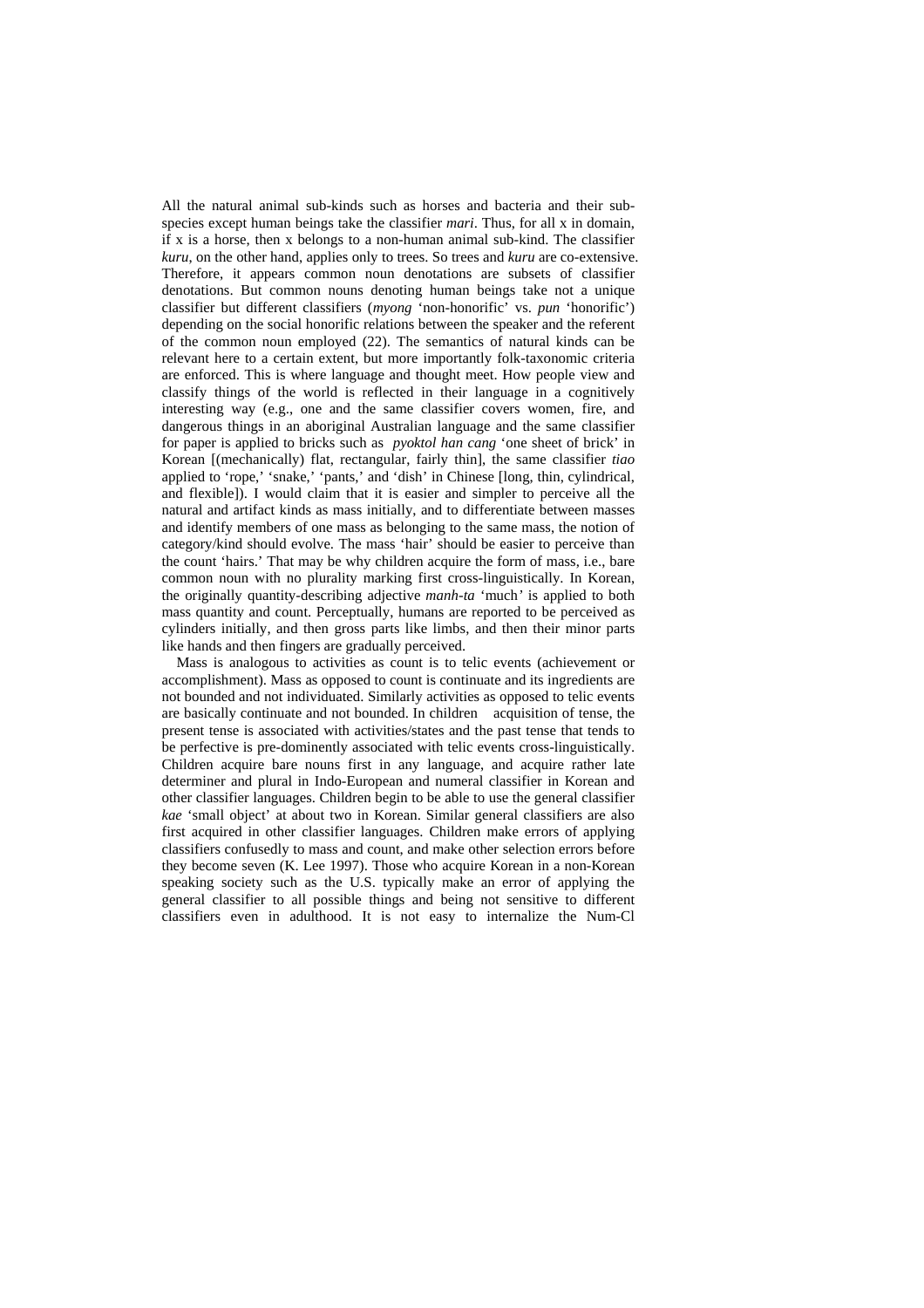construction in one's grammar, even though the numeral part (and the general classifier) is acquired. A child can be said to acquire mass/kind common nouns and gradually develop ways of applying a measure/cardinality function in relation to the thematic roles of different verbs and tense that require such.

 The following examples of kind-individual interaction well justify the need of dual quantification for the same NP. Consider:

- (47) khokkiri -ka (ta) kurim -ul kuri -ne elephant Nom even drawing Acc draw Surprise 'Even an elephant is drawing a picture, I am surprised.'  $(48)$  \*khokkiri han mari -ka  $(ta)$  kurim -ul kuri -ne
- elephant Nom even drawing Acc draw Surprise 'Even an elephant is drawing a picture, I am surprised.'

The surprise marker can be applied to the perception of the individual instance of an elephant drawing a picture. And the exhaustion (completive) marker can be applied to the elephant kind as a whole, say, in contrast with mankind, as in (47), but not to any numeral classifier construction as in (48). The elephant-kind is least likely to draw a picture but an elephant is in fact drawing a picture to my surprise. We may be able to apply some type shifting to handle the relations among e(individual extension),  $GQ \ll e, t$ ,  $t$ , and  $\ll e, t$  (predicative), as suggested by Partee et al (1987) and Chierchia (1997), but without introduction of Topic-Comment information structure and presupposition, it cannot be as fruitful and explanatory as expected. (47) has a Topic sentence presupposition such that 'An elephant does not draw a picture,' of which the predicate is an individual-level one and the subject, then, necessarily becomes a generic Topic. Because of the spontaneous surprise marker *-ne*, (48) as a whole is a focus unit with the stage-level predicate on the surface. But the bare common noun subject functioning as an instance of an elephant at the perceptual level is interwoven with the generic (kind) Topic denotation in the presuppositional structure. This is not simply a matter of contrastive focus. (48) cannot be generically associated. In (48), if *ta* 'even' is placed after *kurim-ul* 'picture-Acc,' the sentence sounds better in the interpretation of 'one elephant is even drawing a picture,' talking about a particular elephant doing picture-drawing among other things.

 In the subject position, the numeral classifier construction, as in (48), contributes to 'counting' the subject referent, but it does not constitute a 'quantized' or 'incremental' argument with activity-accomplishment underspecification verbs. However, if the object gets a Num-Cl expression in (48), like *kurim han phok-ul* 'one piece of picture,' the event readily becomes telic and the object is limited to the use of 'quantized' argument. A kindindividual duality can also occur in the object position with some bare singular common noun, as can be observed in a sentence similar to 'A child riding even on an elephant, surprisingly.'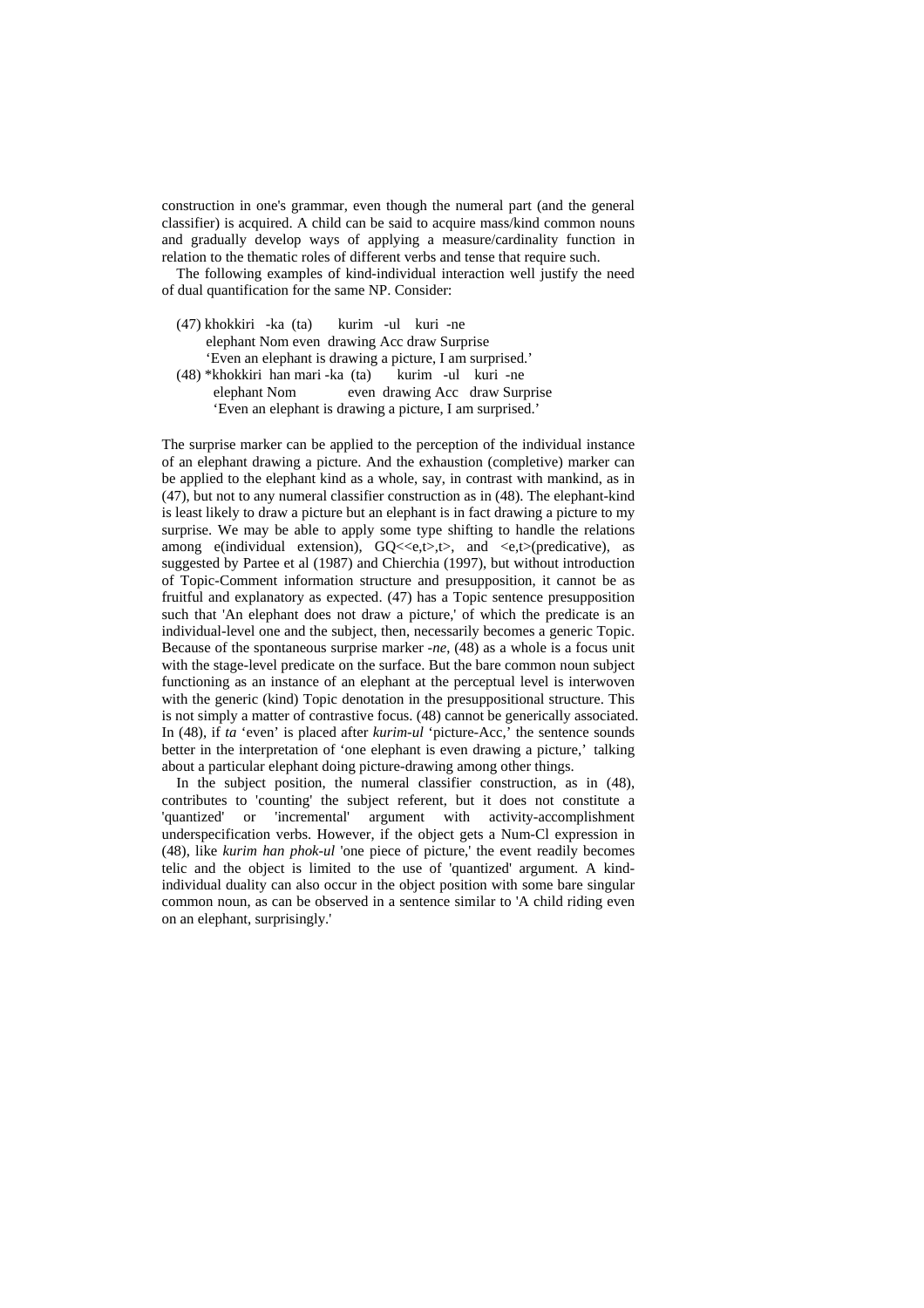However, Num-Cl subjects of achievement (and passive accomplishment) verbs constitute quantized arguments, as shown below:

| (49) thokki tu mari -ka se sikan man -e/tongan-e cuk -oss -ta |  |  |  |               |  |      |
|---------------------------------------------------------------|--|--|--|---------------|--|------|
| rabbit two Cl Nom three hour in                               |  |  |  | $\mathbf{in}$ |  | died |
| "Two rabbits died in three hours."                            |  |  |  |               |  |      |
| (50) thokki tu mari -ka se si -e cuk -oss -ta                 |  |  |  |               |  |      |
| rabbit two Cl Nom three o'clock at died                       |  |  |  |               |  |      |
| "Two rabbits died at three o'clock."                          |  |  |  |               |  |      |

Sentence (49) implies the time span from the onset of causation (or waiting or watching) to the terminal point of death and sentence (50) has the time point expression, which, I believe, is an instance of the time-span 'in' expression. Therefore, the time point expression is more compatible with perfective aspect/quantized event than with activity/process  $(^{??}$ He was dying at three o'clock'). Unlike sentences with a quantized object argument, typically representing an accomplishment, consisting of a causation process and a resulting terminal point, sentences with a quantized subject argument can have a starting point, if specified, different from that of a causing process in the accomplishment.

 Let us consider the referential use and the conditional use of the following example sentences of Topic (Lee 1996):

| (51) tu namnyo - nun tinggul - ko iss - ta    |  |  |  |  |  |  |
|-----------------------------------------------|--|--|--|--|--|--|
| two man-woman Top rolling around              |  |  |  |  |  |  |
| 'The two, man and woman, are rolling around.' |  |  |  |  |  |  |
| (52) tu namnyo -nun nul haengbokha -ta        |  |  |  |  |  |  |
| two man-woman Top always blessed              |  |  |  |  |  |  |
| 'The two, man and woman, are always blessed.' |  |  |  |  |  |  |

The utterance of (51) is about a (visible) couple who are rolling around and it can be preceded by the demonstrative *co* 'that.' The Topic here is referentially used. The predicate is a stage-level one and, therefore, the Topic tends to be contrastive. The utterance of (52), on the other hand, can be about a particular couple referentially or about any couple consisting of man and woman. In the latter conditional sense, if the condition of having a couple of man and wife is met generically, the couple is always blessed. The relation between 'two' and 'man-woman' is appositional here. There is an arbitrary coupling operation involved for this Topic sense. Because of the variable binding, conditional sense, some quantificational or modal expression usually accompany the utterance. For instance, (52) can have *haengbokha-ke marion-i-ta* 'is destined to be blessed' as its predicate instead. Li's (1996) examples in Chinese that require modals seem to be all this type of Topic constructions. Otherwise, if a numeral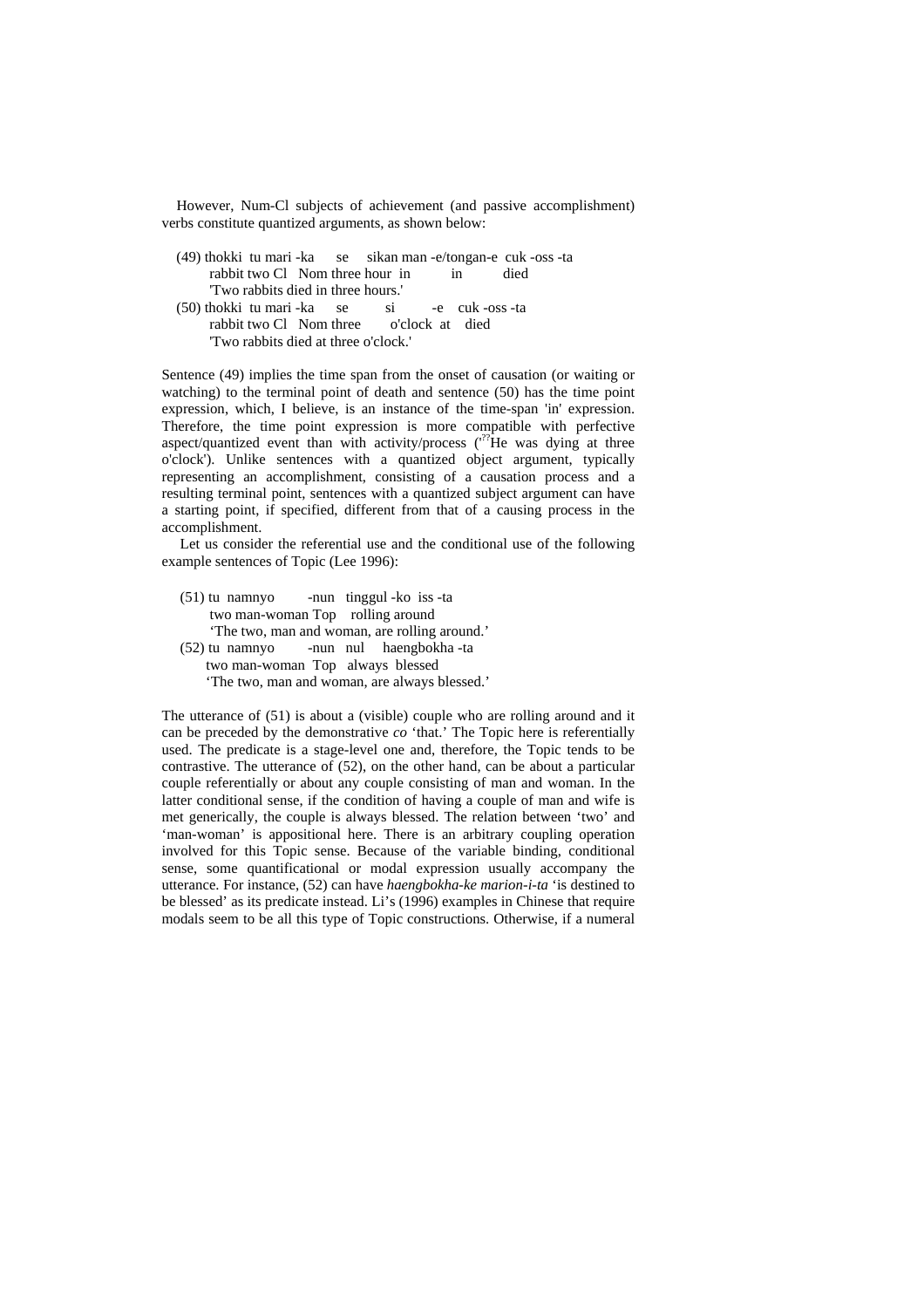classifier expression gets the topic marker -*nun* in Korean, whether sentence initially or mid-sententially, the expression necessarily becomes a Contrastive Topic because of the focal force on number expressions.

 If focus markers such as *-to* 'even' and *-man* 'only' interact with number expressions, interesting implicatures arise. One of the most interesting phenomena is the occurrence of negative polarity, based on quantificational scale, as illustrated below:

 (53) a. kaemi -ka han mari -to op-ta ant Nom one Cl even not exist 'There is not even a single ant.' 'There are no ants.' b. kaemi han mari -to op-ta ant one Cl even not exist 'There is not even an ant,' i.e.'There is no trace of humans.'

The scope of the focus inducer of concession *-to* 'even' in (53a) is the numeral classifier and particularly the 'floated' numeral is extraordinarily stressed. The nominative marker is attached to the common noun and the utterance is concerned with the common noun denotation 'ant.' The quantificational scale is a number scale on which 1 is the lowest. This indefinite Num-Cl +  $\tau$  functions as an NPI, requiring a negative licensor. However, the scope of the same focus inducer in (53b) is the whole NP and the common noun head is stressed. Then, the utterance triggers a quantificational scale on which the lowest (most easily expected) is the existence of an ant. If even such a small and trivial animal cannot be found, then a large and important creature like a human cannot be found either. If *-to* 'even' is attached to a common noun without Num-Cl directly it cannot constitute an NPI. If *-to* 'even' is replaced by the Nom marker -*ka* in (53a), its meaning becomes ne ant is missing.' If a dative common noun gets a focus inducer *-man* 'only,' -*to* 'also,' or -*nun* 'as for'(contrastive) a Num-Cl can follow it as a result of 'floating,' even though 'floating' is not possible with dative otherwise, as *yoca*[woman]-*eke*[Dat]-*man*[only] *se*[3] *myong*[Cl] *-eke*[Dat] 'only to three women.*'*

#### **5. Quantized/non-quantized Theme with Aspectual Verb.**

 When an aspectual verb like 'begin' takes an NP directly as its complement, the NP must be definite interestingly and otherwise it is claimed to be ungrammatical, as cited in the following (Pustejovsky and Bouillon 1994):

 (54) a. John began the cheese/\*cheese. John began the book/\*books b. Jean a commence′ le fromage/\*du fromage. Jean a commence′ le libre/\*des libles.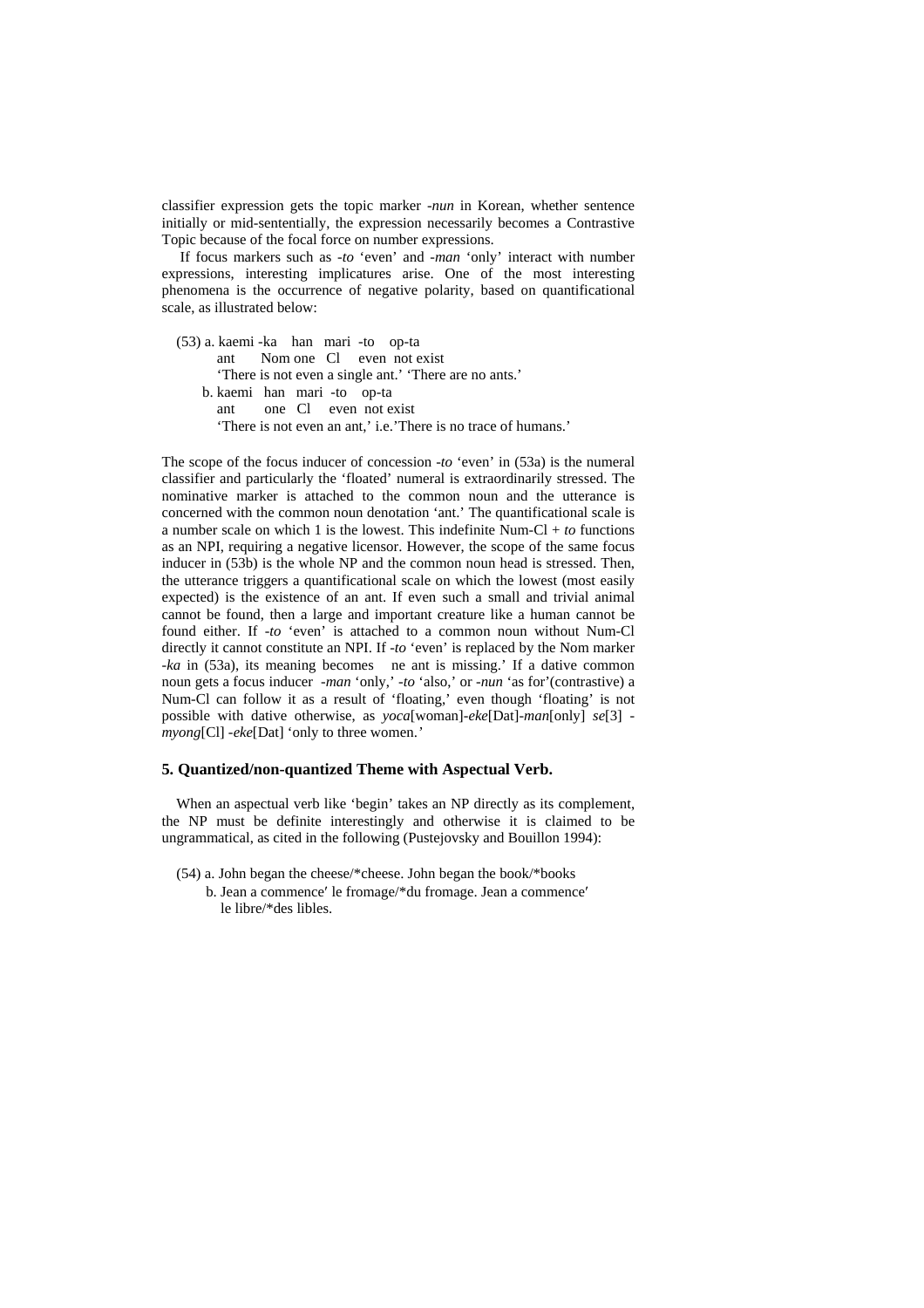In addition to the observed restriction, numerical quantization as in 'Mary began a novel' and 'Mary got into a piece of cheese' is possible. And, therefore, the condition must be generalized as 'quantized' rather than definite and it is my further claim that if an 'indefinite' bare plural or mass object occurs in a proper context the event associated becomes generic or habitual for a due interpretation. Consider:

 (55) a. The baby began solids at six months. The child began milk at two. b. The youngster began alcohol/cigarettes early enough.

 Then, the question arises as regards to whether the same constraint applies to article-less languages with numeral classifier constructions and definite NPs with a zero-form definiteness. Let us consider:

- (56) Joe -nun pap -ul manhi mok -ki/ sul -ul manhi masi-ki sicakhae-ss -ta Top rice Acc much eat Comp wine Acc much drink Comp began 'Joe began to eat rice/to drink wine in a large quantity.'
- (57) Joe -nun sul/tambae/sosol -ul sicakhae-ss -ta Top wine/cigarette/novel Acc began
	- 'Joe began the wine/wine//the(a) cigarette/cigarettes//the(a) novel/novels.'
- (58) haksaeng-tul -un sul han/tu pyong -ul sicakhae-ss -ta student Pl Top wine one/two bottle Acc began 'The students began the one/the two//a bottle/two bottles of wine.'

In (56), the 'begin to V' expression takes an indefinite NP as the object of the verb, with a modifying vague quantity expression. In this case, the interpretation of the whole VP is generic or habitual. The VP cannot represent a particular event. In (57), the object NPs can be either zero-form definite or indefinite generic and in their latter interpretation the Agent begins the respective activity for the first time. In (58), we can notice the numeral classifier NP constructions as objects of an aspectual verb, which must be quantized in interpretation, being definite, whether specific or non-specific. A non-Topic numeral expression denotes a particular event and the Agents of (58) began a plural number ('two') of bottles at the same time in one event. The same holds in English.

 If so, what to do about underspecification (or ambiguity) with respect to quantization in articleless languages? In English, definiteness quantization and numerical quantization are marked by the definite article and numerals including 'a' (=one), respectively. But in articleless languages, bare nominals can be interpreted as definite, singular (as one), or indefinite plural/group. Quantization is effectively marked by numeral classifier expressions. The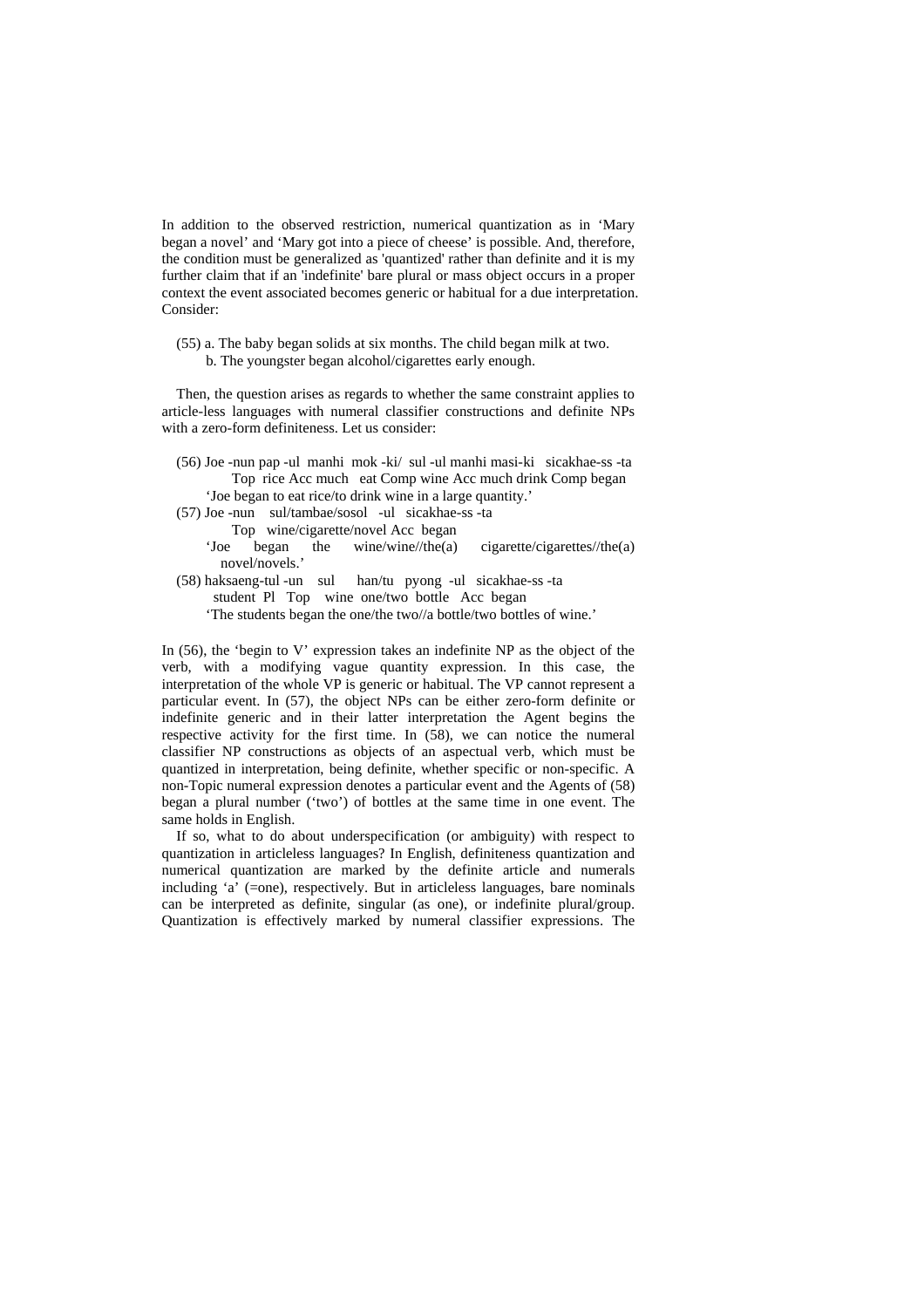semantics of the expressions involved in 'begin a novel' can be shown as follows, as previously done (cf. Mineur & Buitelaar 1996):

(59) a. *begin/sicakha-*: (λ*R*λ*x.R*(λ*y*∃*e.begin*(*e, x, y*))

b. *a novel/sosol* (han kwon):  $(\lambda P \cdot \exists z \text{.} novel(z) \land P(z))$ 

c. *begin a novel/sosol-ul sicakha-*: (λ*x.*(∃*z.novel*(*z*) ∧ (∃*e.begin*(*e, x, z*)))

The telic (purpose) sub-sort event of *a novel* can be *read/write* (so, **read, write**  ≤ **event**). The interpretation is supposed to be 'begin to read/write a novel.' However, by the existential quantifier alone, the crucial aspectual distintion between '*a novel*'/*sosol han kwon* 'a volume of novel' and '*novels*' is not clearly made. The quantized expression *'a novel*' must include a numerical concept as in (40): something like *Card* $(x)$ =one  $\land$  *novel*  $(x)$ ' or *one* $(x)$   $\land$ *novel* $(x)$ ,' with a numeral as a predicate and it must be associated with a sortal unit in a classifier language, and further, it must be associated with a telic event (*etelic*) but not with an atelic event. The kind-like generic/habitual reading, with an 'indefinite' bare plural in English and a bare common noun singular in Korean, '*novels*'/*sosol*, must be associated with the latter telic. Existential bares occur differently. Even fuzzy numerals like *tuo (-kae)* 'two or three,' *sono ( kae)* 'three or four' behave as quantized arguments. It is distinct from vague quantity adverbials/adjectivals such as *manhi/much* and *manhun/much/many*, as follows:

- (60) I drank much water/I ate many apples for  $l^{22}$  in ten minutes.
- (61) na-nun sip-pun tongan/??man-e manhun mul/sakwa-(r)ul mok-oss-ta<br>I Top 10 minute  $\int$  for much water/apple Acc ate I Top 10 minute  $in/$  for '(Lit.) I ate much water/apple in/??for ten minutes.'

# **7. Concluding Remarks**

 We have discussed numeral classifier patterns in terms of their syntactic, semantic and pragmatic properties. We could see particularly how their quantization function is crucial in event, aspect and argument structure. Ontologically, mass/kind seems basic and measure/count is possible via a measure/cardinality function. Aspectually, the 'delimiting,' 'strictly bounding' or 'measuring out' function of quantization is crucial and is correlated with telicity in change of state. On the other hand, informationally, information on number is rather novel and tends to lean toward the verbal part rather than toward the Topic part. The notions of specificity and Topic must be considered for possible changes of information status and even semantic type. Further elaboration on semantic and pragmatic/cognitive constraints on numeral classifier constructions and their relations to quantization is required.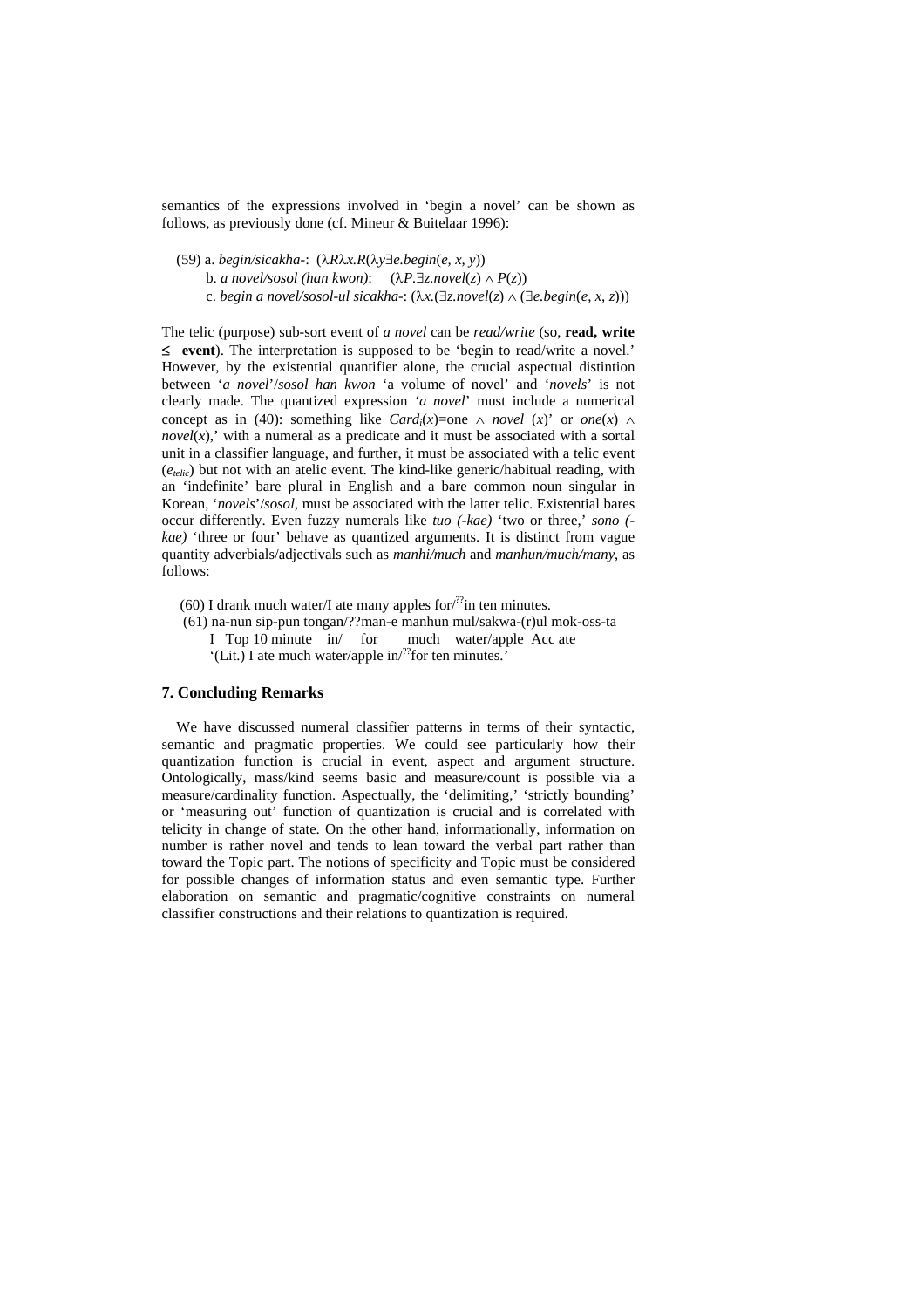#### **References**

- Ahrens, Kathleen & Chu-Ren Huang (1986) 'Classifiers and Semantic Type Coercion: Motivating a New Classification of Classifiers,' in Park and Kim (eds.) *PACLIC* 11.
- Pustejovsky, James & Branimir Boguraev (1994) 'Aspectual Coercion and Logical Polysemy,' in J. Pustejovsky & P. Bouillon (eds.) (1996) *Lexical Semantics*, Clarendon, Oxford.
- Chierchia, Gennaro (1997) 'DP Structure and Semantic Variation,' Talk at the LSA (Cornell) Workshop on Semantic Variation'
	- \_\_\_\_\_\_(1998) 'Partitives, Reference to Kinds and Semantic Variation,'
		- *Proceed's of SALT* VII, Cornell University.
- Dowty, David (1991) 'Thematic Proto-Roles and Argument Selection, *Language* 67: 547-619.
- Kang, Beom-mo (1994) 'Plurality and Other Semantic Aspects of Common Nouns in Korean,' *Journal of East Asian Linguistics*, 3: 1-24.
- Keenan, Edward L. & M. Faltz (1985) *Boolean Semantics for Natural Language*, D. Reidel.
- Krifka, Manfred (1987) 'Nominal Reference and Temporal Constitution: Towards a Semantics of Quantity,' (FNS-Bericht 17), Universitaet Tuebingen.
- \_\_\_\_\_\_(1989) 'Common Nouns: A Contrastive Analysis of Chinese and English,' in Carlson and Pelletier (eds.) *The Generic Book*, The U. of Chicago Press.
- \_\_\_\_\_\_(1997) 'The Expression of Quantization (Boundedness),' Talk at the LSA (Cornell) Workshop on Semantic Variation.
- Lee, Chungmin (1989) '(In)Definites, Case Markers, Classifiers and Quantifiers in Korean,' in Kuno et al (eds.) *Harvard Studies in Korean Linguistics* III, Dept of Linguistics, Harvard U.
- \_\_\_\_\_\_(1991) 'Numeral Classifiers/Quantifiers and Definiteness/Specificity,' Talk at the LSA (Santa Cruz) Workshop on Korean Syntax and Semantics.
	- (1996) 'Topic/Focus and Grammatical Relations,' Panel Talk at the  $6<sup>th</sup>$ Int'l Conference on Pragmatics (Mexico City).
- Lee, Kwee Ock (1997) 'The Acquisition of Korean Numeral Classifiers,' Talk at the Cornell LSA Institute Workshop on First Language Acquisition of East Asian Languages.
- Li, Audrey (1996) 'Number Projection,' ms. USC.
- \_\_\_\_\_\_(1998) 'A Synchronic and Diachronic Study of Plurality in Mandarin Chinese,' at A Symposium on Diachronic and Synchronic Studies of Syntax of East Asian Languages, USC.